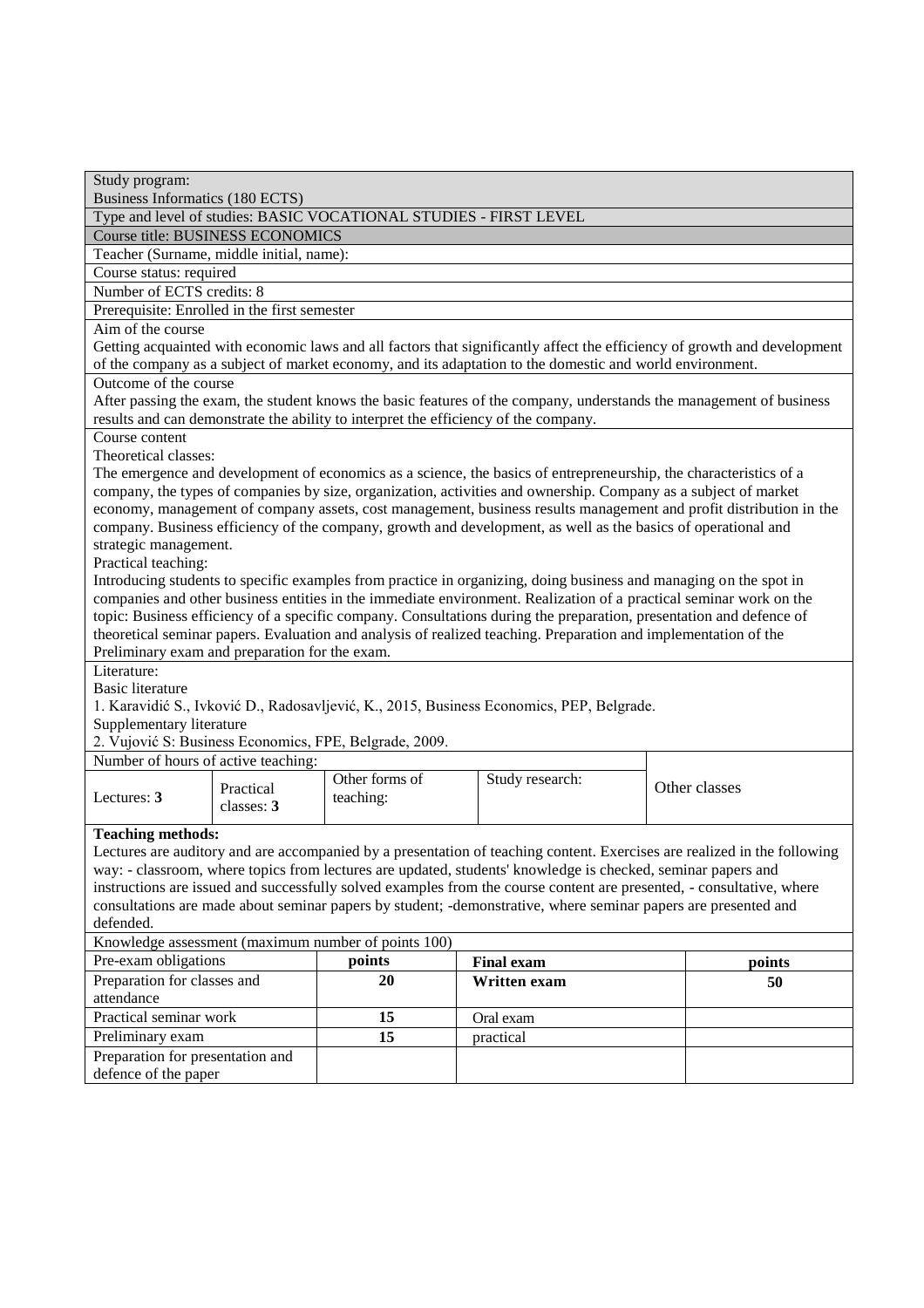| Economics in the business-industrial system (180 ECTS); Management in the business-industrial system (180 ECTS);<br>Tourism and Catering (180 ECTS); Business Informatics (180 ECTS)                                                                                                                                                                                                                                                                                                                                                                                                                                                                                                                                                                                                                                                                                                                                                                                                                                                                                                                                                                                                                                                                                                                                                                                              |                        |                   |                      |               |
|-----------------------------------------------------------------------------------------------------------------------------------------------------------------------------------------------------------------------------------------------------------------------------------------------------------------------------------------------------------------------------------------------------------------------------------------------------------------------------------------------------------------------------------------------------------------------------------------------------------------------------------------------------------------------------------------------------------------------------------------------------------------------------------------------------------------------------------------------------------------------------------------------------------------------------------------------------------------------------------------------------------------------------------------------------------------------------------------------------------------------------------------------------------------------------------------------------------------------------------------------------------------------------------------------------------------------------------------------------------------------------------|------------------------|-------------------|----------------------|---------------|
| Type and level of studies: BASIC VOCATIONAL STUDIES - FIRST LEVEL                                                                                                                                                                                                                                                                                                                                                                                                                                                                                                                                                                                                                                                                                                                                                                                                                                                                                                                                                                                                                                                                                                                                                                                                                                                                                                                 |                        |                   |                      |               |
| Course title: SOCIOLOGY                                                                                                                                                                                                                                                                                                                                                                                                                                                                                                                                                                                                                                                                                                                                                                                                                                                                                                                                                                                                                                                                                                                                                                                                                                                                                                                                                           |                        |                   |                      |               |
| A teacher:                                                                                                                                                                                                                                                                                                                                                                                                                                                                                                                                                                                                                                                                                                                                                                                                                                                                                                                                                                                                                                                                                                                                                                                                                                                                                                                                                                        |                        |                   |                      |               |
| Course status: required                                                                                                                                                                                                                                                                                                                                                                                                                                                                                                                                                                                                                                                                                                                                                                                                                                                                                                                                                                                                                                                                                                                                                                                                                                                                                                                                                           |                        |                   |                      |               |
| Number of ECTS credits: 7                                                                                                                                                                                                                                                                                                                                                                                                                                                                                                                                                                                                                                                                                                                                                                                                                                                                                                                                                                                                                                                                                                                                                                                                                                                                                                                                                         |                        |                   |                      |               |
| Prerequisite: Enrolled in the second semester, attended classes in the subject and realized pre-examination obligations                                                                                                                                                                                                                                                                                                                                                                                                                                                                                                                                                                                                                                                                                                                                                                                                                                                                                                                                                                                                                                                                                                                                                                                                                                                           |                        |                   |                      |               |
| Aim of the course                                                                                                                                                                                                                                                                                                                                                                                                                                                                                                                                                                                                                                                                                                                                                                                                                                                                                                                                                                                                                                                                                                                                                                                                                                                                                                                                                                 |                        |                   |                      |               |
| Transferring practical skills and knowledge to the student through acquaintance with social-humanistic contents and<br>determinants of modern global society in order to understand basic particular and global social processes, as well as<br>mastering elementary methodological knowledge for collecting relevant social facts.                                                                                                                                                                                                                                                                                                                                                                                                                                                                                                                                                                                                                                                                                                                                                                                                                                                                                                                                                                                                                                               |                        |                   |                      |               |
| Outcome of the course                                                                                                                                                                                                                                                                                                                                                                                                                                                                                                                                                                                                                                                                                                                                                                                                                                                                                                                                                                                                                                                                                                                                                                                                                                                                                                                                                             |                        |                   |                      |               |
| After passing the exam, the student mastered the fundamental socio-humanistic knowledge of modern society, as well as<br>the initial training for sociometric and survey research of public opinion using the methods of referrals and interviews.                                                                                                                                                                                                                                                                                                                                                                                                                                                                                                                                                                                                                                                                                                                                                                                                                                                                                                                                                                                                                                                                                                                                |                        |                   |                      |               |
| Course content                                                                                                                                                                                                                                                                                                                                                                                                                                                                                                                                                                                                                                                                                                                                                                                                                                                                                                                                                                                                                                                                                                                                                                                                                                                                                                                                                                    |                        |                   |                      |               |
| Theoretical classes:                                                                                                                                                                                                                                                                                                                                                                                                                                                                                                                                                                                                                                                                                                                                                                                                                                                                                                                                                                                                                                                                                                                                                                                                                                                                                                                                                              |                        |                   |                      |               |
| Subject of sociology. Sociological research methodology. Scientific explanation, laws and theories. Sociological schools<br>and directions. Society and the individual. Social groups. Reference groups. Family and marriage. Cyber groups and<br>virtual communities. Non-reference groups. Social stratification. Social mobility. Social control. Equality and inequality.<br>Power, power, authority. The ruling and middle classes. Cyber stratification. Social communities. Country. Law, legal<br>order, rule of law. Freedom and human rights. Democracy. Political structure of society. Social communities. Country.<br>Law, legal order, rule of law. Freedom and human rights. Democracy. Political structure of society. Civil society. An open<br>society. Welfare state. A citizen. Non-governmental organizations. Culture. Tradition. Custom. Morality. Mass media,<br>multimedia, media globalization, Internet. Religion. Contemporary typology of global societies. Social values and a view<br>of the future.<br>Practical teaching:<br>A closer explanation of some of the topics covered in the lectures. Application and practice of sociometric methods<br>through training of students for survey and sociometric research. Preparation of preliminary exams and exams. Evaluation<br>of realized teaching and analysis of its results.<br>Literature: |                        |                   |                      |               |
| [1]. Pantelić-Vujanić S., (2014), Sociology, College of Business Economics and Entrepreneurship, Belgrade.                                                                                                                                                                                                                                                                                                                                                                                                                                                                                                                                                                                                                                                                                                                                                                                                                                                                                                                                                                                                                                                                                                                                                                                                                                                                        |                        |                   |                      |               |
| Number of classes of active teaching                                                                                                                                                                                                                                                                                                                                                                                                                                                                                                                                                                                                                                                                                                                                                                                                                                                                                                                                                                                                                                                                                                                                                                                                                                                                                                                                              | Theoretical classes: 2 |                   | Practical classes: 2 |               |
| Teaching methods<br>Lectures are auditory and are accompanied by a presentation of teaching content. Exercises are realized in the following<br>way: - classroom, where topics from lectures are updated, students' knowledge is checked, seminar papers and<br>instructions are issued and successfully solved examples from the course content are presented, - consultative, where<br>consultations are made about seminar papers by student; -demonstrative, where seminar papers are presented and<br>defended.                                                                                                                                                                                                                                                                                                                                                                                                                                                                                                                                                                                                                                                                                                                                                                                                                                                              |                        |                   |                      |               |
| Knowledge assessment (maximum number of points 100)                                                                                                                                                                                                                                                                                                                                                                                                                                                                                                                                                                                                                                                                                                                                                                                                                                                                                                                                                                                                                                                                                                                                                                                                                                                                                                                               |                        |                   |                      |               |
| Pre-exam obligations                                                                                                                                                                                                                                                                                                                                                                                                                                                                                                                                                                                                                                                                                                                                                                                                                                                                                                                                                                                                                                                                                                                                                                                                                                                                                                                                                              | <b>Points</b>          | <b>Final Exam</b> |                      | <b>Points</b> |
| activity during the lecture                                                                                                                                                                                                                                                                                                                                                                                                                                                                                                                                                                                                                                                                                                                                                                                                                                                                                                                                                                                                                                                                                                                                                                                                                                                                                                                                                       | 20                     | <b>Oral Exam</b>  |                      | 50            |
| Preliminary exam-the first                                                                                                                                                                                                                                                                                                                                                                                                                                                                                                                                                                                                                                                                                                                                                                                                                                                                                                                                                                                                                                                                                                                                                                                                                                                                                                                                                        | 15                     |                   |                      |               |
| Preliminary exam - the second                                                                                                                                                                                                                                                                                                                                                                                                                                                                                                                                                                                                                                                                                                                                                                                                                                                                                                                                                                                                                                                                                                                                                                                                                                                                                                                                                     | 15                     |                   |                      |               |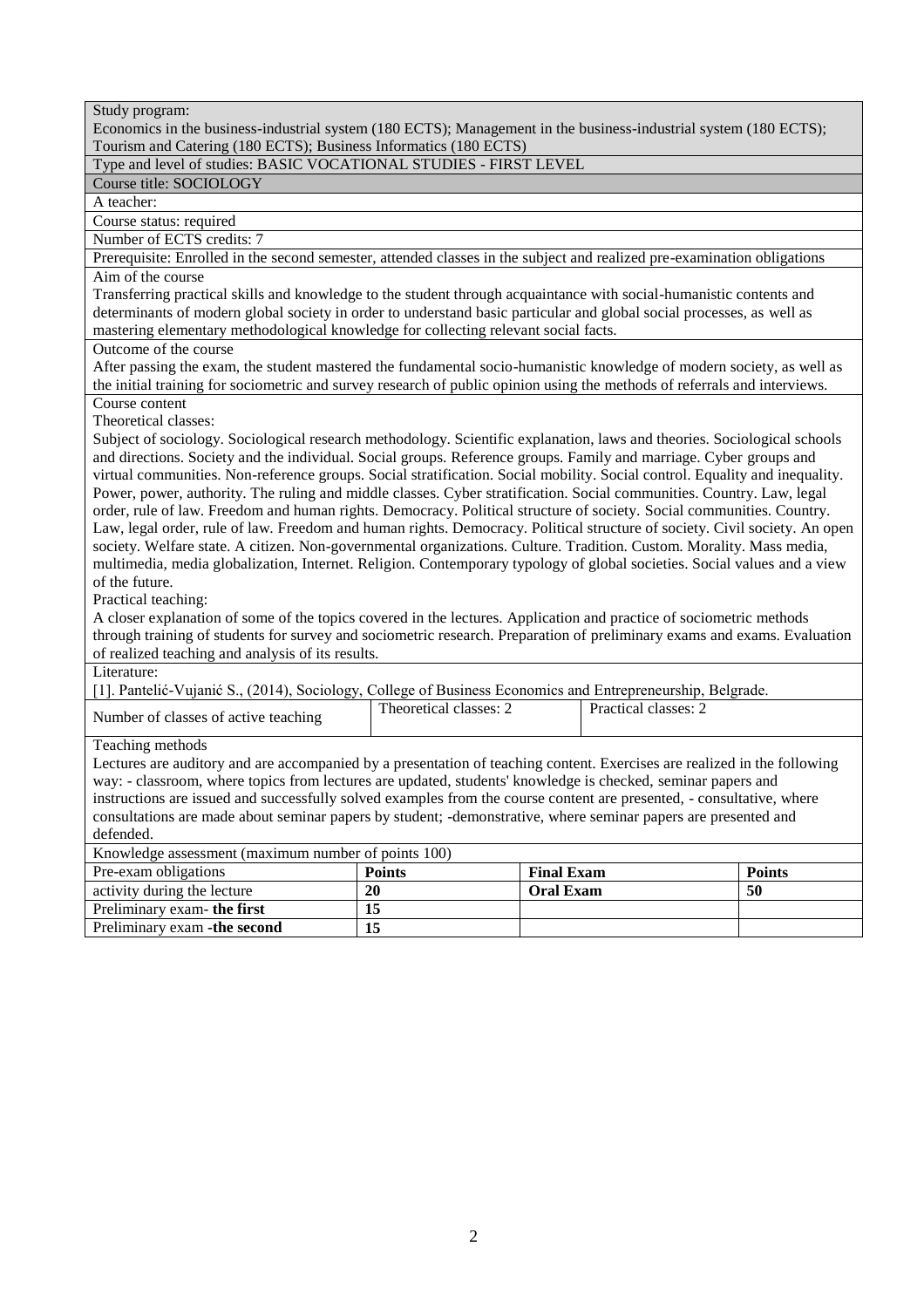Economics in the business-industrial system (180 ECTS); Management in the business-industrial system (180 ECTS); Tourism and Catering (180 ECTS); Business Informatics (180 ECTS)

## Type and level of studies: BASIC VOCATIONAL STUDIES - the FIRST LEVEL

## Course title: BUSINESS INFORMATICS

Teacher:

Course status: required

Number of ECTS credits: 8

Prerequisite: Enrolled in the first semester, completed the course and successfully completed pre-examination obligations Aim of the course

Introducing students to the basic computer concepts, technological components of computers and the relationship between computer hardware and software through the study of the principles of computer technology and modern information technology, computer architecture concepts and basic functional parts of the operating system, through computer network architectures, protocols and Internet services as well as with classical data organization and basic database design techniques in IS.

Outcome of the course

After passing the exam, the student has basic theoretical and practical knowledge in the field of computer architecture and organization, understands the basic concepts of operating systems, knows the basic concepts, computer networks, the possibility of using Internet / Intranet services and network protocols.

Course content

Theoretical classes: Fundamentals of systems theory. Cybernetics and systems management. Informatics and computing. Business application of computers. Business Informatics. Computer systems (development, categories, structure, components, input and output units, data storage units, mathematical and logical bases of computers). Computer software (concept and division, operating systems - OS, OS characteristics for certain types of processing; graphic OS, programming languages, application software, application programming)

Computer networks (concept and purpose, types, passive and active network equipment, computer interfaces, computer communication and communication protocols, topology, possible attacks and protection of computer networks, internet, intranet and extranet). Data organization (organizational data units, file size and volume, basic forms of processing, organization and search method). Databases (classic data processing system and database-based approach).

Practical classes: Identification of personal computer components, computer architecture and organization, processor, memory and computer networks. Introduction to the operating system. Working with internet explorer and getting acquainted with internet services. Preparation of preliminary exams and exams. Evaluation of realized teaching and analysis of its results. Literature:

[1]. Živadinović J., Medić Z., Skorup, A., (2016), Business Informatics, College of Business Economics and Entrepreneurship Belgrade

[2]. Mikarić, B., 2010, Computer technologies, practicum, Kruševac, ICIM

Number of hours of active teaching Theoretical teaching: **3** Practical teaching: **3** 

Teaching methods

Lectures are auditory, fully supported by video slides and demonstrations of work in computer programs, and are performed with the help of video projectors and computers with Internet access with all students. Exercises are performed in groups in a computer laboratory with a video projector and Internet access, as: 1) laboratory, for practical work in the MS Windows operating system and MS Word; 2) discussion, which takes place through questions and answers, 3) demonstration, for the presentation and defence of four independent tasks for independent work.

| Knowledge assessment (maximum number of points 100)   |        |                   |        |
|-------------------------------------------------------|--------|-------------------|--------|
| Pre-exam obligations                                  | points | <b>Final exam</b> | points |
| Preparation for classes and attendance                |        | written exam      |        |
| Two practical tasks for independent work              | 30     | oral exam         |        |
| Preliminary exam                                      |        | <b>practical</b>  |        |
| Preparation for presentation and defence of the paper |        |                   |        |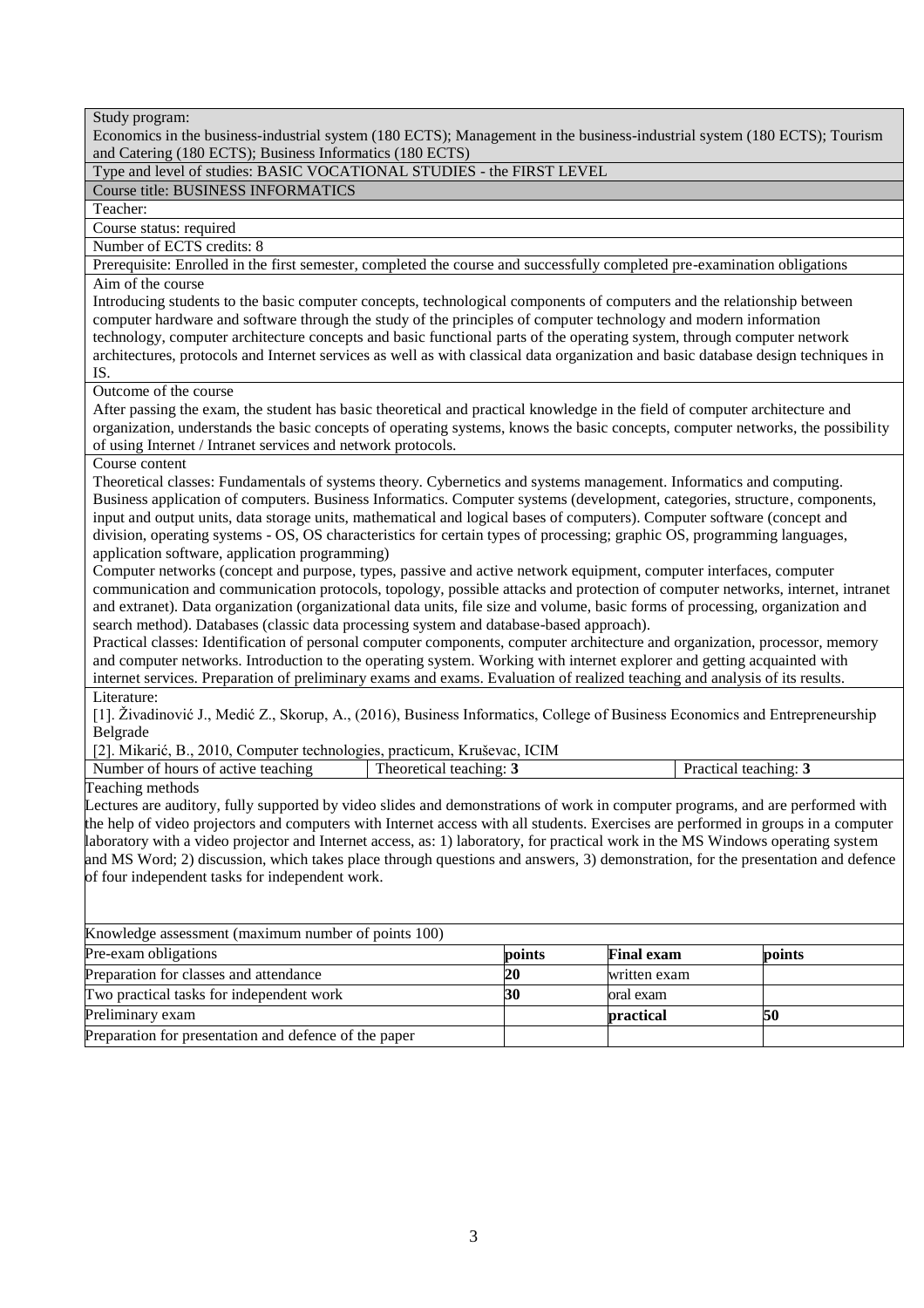Economics in the business-industrial system (180 ECTS); Management in the business-industrial system (180 ECTS); Tourism and Catering (180 ECTS); Business Informatics (180 ECTS)

#### Type and level of studies: BASIC VOCATIONAL STUDIES - FIRST LEVEL

Course title: BASICS OF MARKETING

Teacher (Surname, middle initial, name):

Course status: required

Number of ECTS credits: 7

Prerequisite: enrolled in the first semester

Aim of the course

The goal is to master the necessary knowledge about the role of marketing in the context of achieving customer satisfaction.

Outcome of the course

After passing the exam, the student knows the function of marketing in achieving the goals of the business-production system, understands the relationship between marketing and development, i.e. production, and can demonstrate the ability to define the advantages of a particular product over the competition.

## Course content

Theoretical classes:

Concept and definition of marketing, Origin and development of marketing concept, Marketing concept. Marketing system. The role of products in meeting customer needs, Opportunities and limitations in meeting customer needs, The importance of quality, price and delivery times of products, Cooperation of marketing, development and production in improving placements, Locating potential customers, Offer information system, Competition information, Product distribution channels , Pricing, Customer support systems during the use of products, Monitoring the results of placements and analysis of messages from the realization.

Practical teaching:

Renewal of topics from lectures, checking students' knowledge on certain topics. Case study from practice, with discussion. Visit to business organizations regarding the perception of marketing performance. Realization of practical seminar work in Pilot factory. Consultations during the preparation, presentation and defence of seminar papers. Evaluation and analysis of realized teaching. Preparation and implementation of the Preliminary exam and preparation for the exam.

**Literature** 

Basic literature

1. Lukić, Lj., Fundamentals of Marketing, 2015, Kruševac, ICIM.

2. Dimitrijević, Lj., Cogoljević, M., Marketing, 2016, PEP, Belgrade.

Supplementary literature

1. Bojović, P., Janjić S., and others, Business Marketing and Advertising, ŽIG, Zemun, 2009.

2. Kotler, P., 2003. Marketing, glossary from A to Z, Adizes, Novi Sad

3. Hanić, H., 2002. Marketing research and marketing information system, third edition, Faculty of Economics in Belgrade, Belgrade

| Number of hours of active teaching (distance learning consultations) |             |                         |                         |               |
|----------------------------------------------------------------------|-------------|-------------------------|-------------------------|---------------|
| Lectures:2                                                           | Practise: 2 | Other forms<br>classes: | Study research<br>Work: | Other classes |
| <b>m</b> 1' 1 1                                                      |             |                         |                         |               |

Teaching methods

Lectures are auditory and are accompanied by a presentation of teaching content. Exercises are realized in the following way: - classroom, where topics from lectures are updated, students' knowledge is checked, seminar papers and instructions are issued, - consultative, where consultations are performed and related to the preparation of seminar papers by students on specific tasks; - demonstrative, where seminar papers are presented and defended.

| Knowledge assessment (maximum number of points 100)   |               |                     |               |  |  |
|-------------------------------------------------------|---------------|---------------------|---------------|--|--|
| Pre-exam obligations                                  | <b>Points</b> | <b>Final Exam</b>   | <b>Points</b> |  |  |
| Preparation for classes and attendance                | 20            | <b>Written Exam</b> | 50            |  |  |
| <b>Practical seminar work</b>                         |               | Oral Exam           |               |  |  |
| Preliminary exam                                      |               | Practical           |               |  |  |
| Preparation for presentation and defence of the paper |               |                     |               |  |  |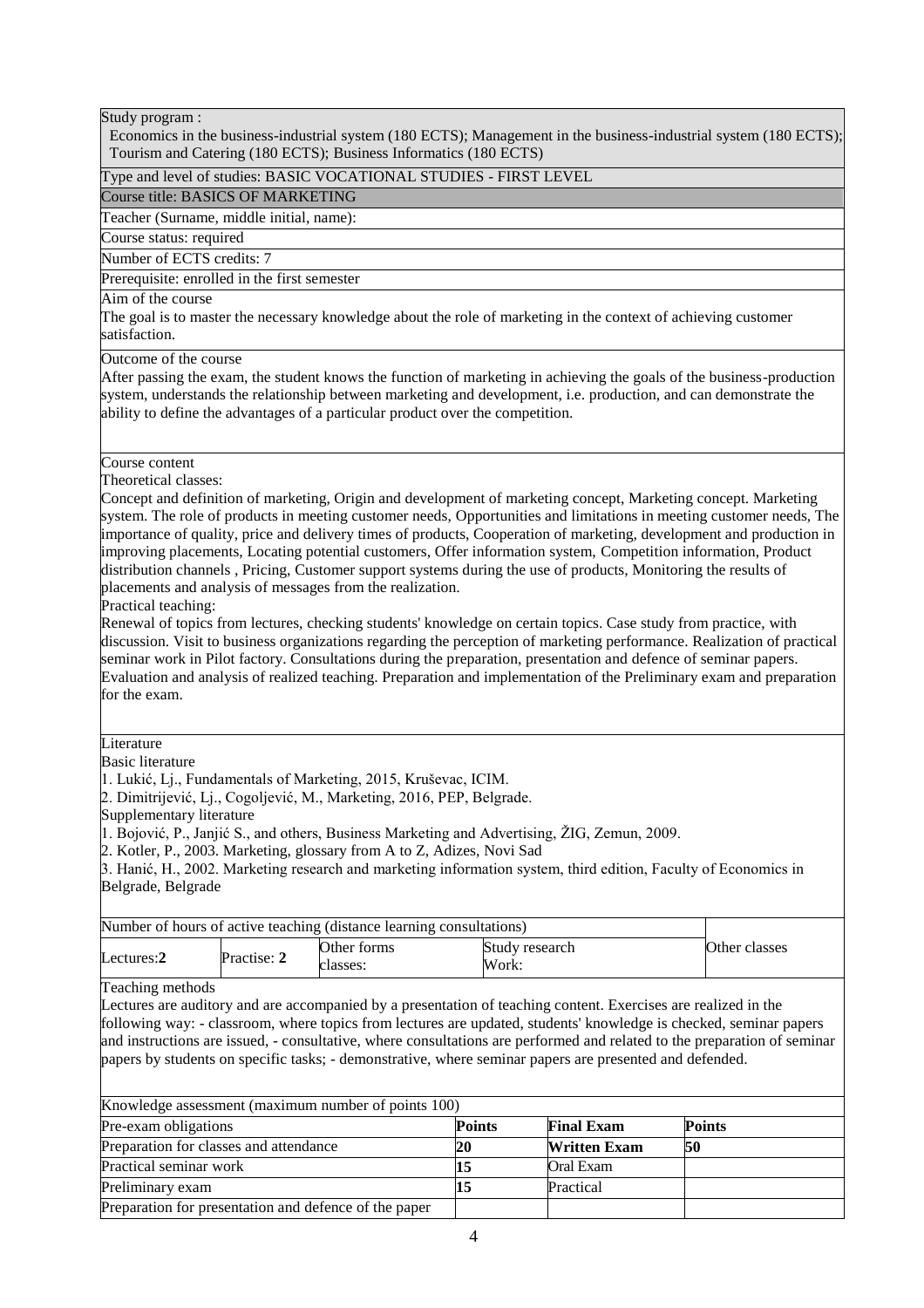Type and level of studies: **BASIC VOCATIONAL STUDIES - FIRST LEVEL**

## Course title: **INTRODUCTION TO DATABASES**

Teacher:

Course status: **required**

Number of ECTS credits: **8**

## Prerequisite: **enrolled in the second semester**

## **Course objective**

Acquisition of basic and applied knowledge in the field of databases, including topics in database theory, as well as practical work on the development and implementation of databases. Mastering theoretical and practical techniques of database design and programming at the conceptual and implementation level.

## **Outcome of the course**

Students will acquire the theoretical and practical knowledge necessary for the design and implementation of databases, as well as for the manipulation and administration of data in the database. Students will master the techniques of designing and programming databases, and the problems of functioning and operation of databases.

## **Course content**

*Theoretical classes*

Introduction. The concept and definition of a database. Database components. Logical and physical independence of data. Database management systems and data models. Object-link model: Model concepts. Restrictions. Operations. Examples. Relational model. SQL: Structure, Constraints. Operations. Object-relational model. XML as a data model. Database management system functions. Database design: Analysis of systems and user requirements. Conceptual modelling. Database design: Normalization of relations.

*Practical teaching*

Classroom exercises follow the presentation in lectures and introduce students to practical work with databases: Database management systems and data models. Object-link model. Relational model. Database management system functions. Database design. Exam preparation.

## **Literature**

1. Lazarević B. et al.,: Design of relational databases, FON, Belgrade, 2003.

2. Mogin, P., Luković, I., Govedarica, M.: Principles of database design, Faculty of Technical Sciences, Novi Sad, 2000.

3. Obradović S., SQL Structured Query Language, Megatrend University, Belgrade, 2011.

4. C.J.Date: Database Design and Relational Theory, O'Reilly, 2012.

| Number of classes of active | Theoretical classes: 5 |                      |
|-----------------------------|------------------------|----------------------|
| teaching                    |                        | Practical classes: 3 |

## **Teaching methods**

Teaching takes place through lectures, presentations, discussions, consultations, and computer exercises, independent preparation of mandatory tasks.

| Knowledge assessment (maximum number of points 100) |        |                   |        |  |
|-----------------------------------------------------|--------|-------------------|--------|--|
| <b>Pre-exam obligations</b>                         | points | <b>Final exam</b> | points |  |
| activity during the lecture                         | 20     | written exam      | 50     |  |
| practical teaching                                  | 10     | oral exam         |        |  |
| <b>Preliminary exam (s)</b>                         | 20     |                   |        |  |
| seminar paper $(s)$                                 |        |                   |        |  |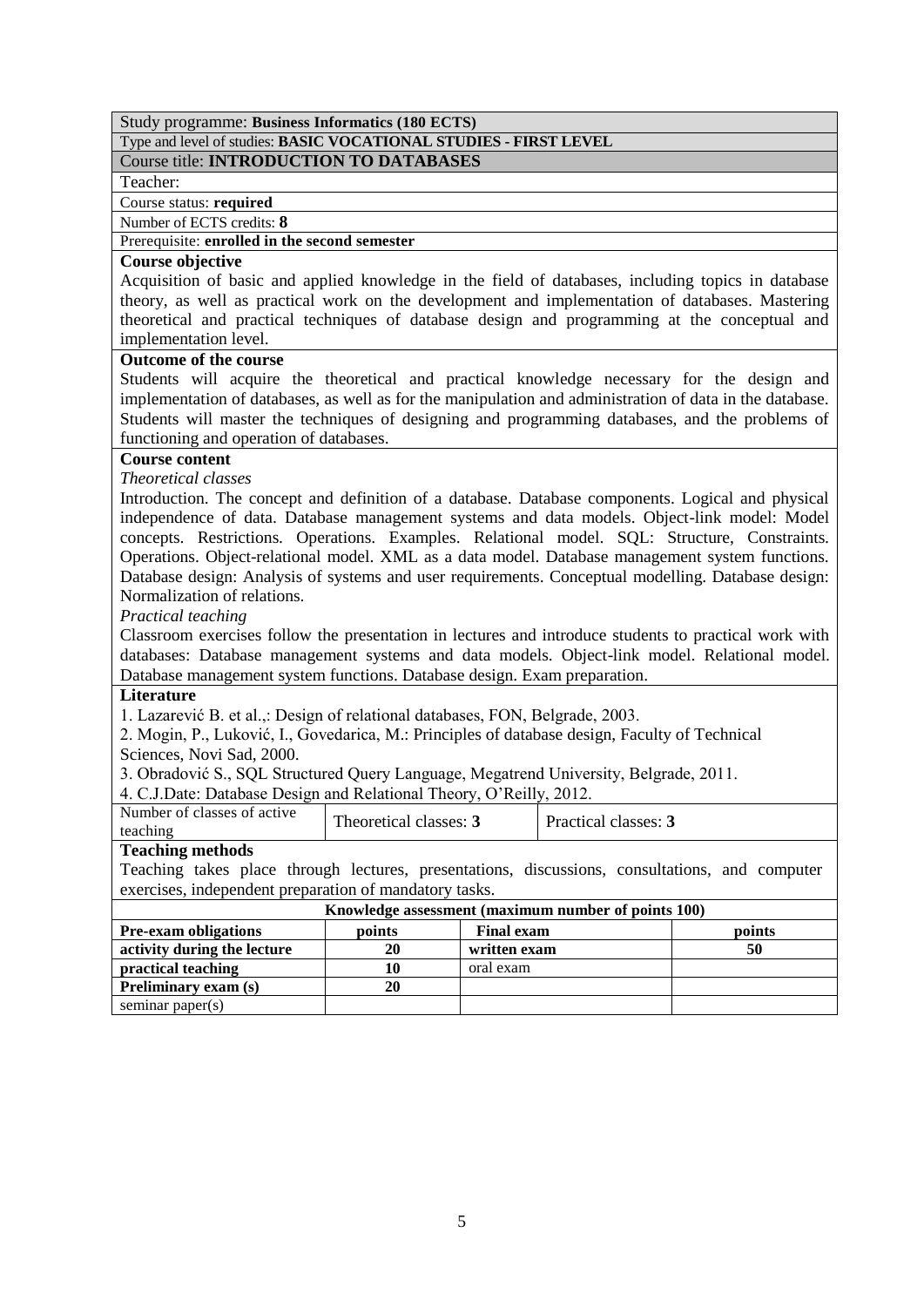Economics in the business-industrial system (180 ECTS); Management in the business-industrial system (180 ECTS); Tourism and Catering (180 ECTS); Business Informatics (180 ECTS)

## Type and level of studies: BASIC VOCATIONAL STUDIES - FIRST LEVEL

## Course title: BASICS OF MANAGEMENT

Teacher (Surname, middle initial, name):

Course status: required

Number of ECTS credits: 8

Prerequisite: enrolled in the second semester

Aim of the course

The goal is to master the elements of the management process, especially the operational aspect.

Outcome of the course

After passing the exam, the student knows what management is (about the contents of the elements of managerial processes, the decision-making process, motivation, the importance and ways of basic communication), understands the functioning of business-production system, relations of parts and wholes, the role of middle managers in achieving goals. The importance of communication, organizing as one of the key means of using resources in achieving goals, and can demonstrate the ability to solve operational problems and achieve bilateral and group communication.

#### Course content

Theoretical classes:

Management development, multidisciplinary character of management, management and entrepreneurship, efficiency and effectiveness, management process, system of goals and sub-goals, planning as a choice of way to achieve goals, organization to ensure activation of human resources, control in conjunction with planning - planning-control cycle, preventive and corrective control, subjective support in the context of the management process, leadership, motivation and decision making.

Practical teaching:

Tour of business systems from the environment. Publishing and preparation of a practical seminar work on the topic of planning and control cycle in the business system. Giving instructions, consultations and defence of practical seminar work. Evaluation and analysis of teaching realization. Preparation and implementation of the Preliminary exam and preparation for the exam.

**Literature** 

Basic literature

1. Karavidić, S. et al., 2016, Management, PEP, Belgrade

2. Bulat, V., 2008, Management, ICIM +, Krusevac

Supplementary literature

1. Djordjevic B., Management, V edition, ICIM +, Krusevac, 2005.

2. Živković, Ž., Et al., Fundamentals of Management, DŠIR - Bakar, Bor, 2002.

3. Wren D., and Voich D., Management, Process, Structure and Behaviour, translation, Grmeč - Economic Review, Belgrade, 2001.

|                        |                                        | Number of hours of active teaching (distance learning consultations)                                           |               |                     |                                                                                                                                                                                                                                                                                                                                                                     |
|------------------------|----------------------------------------|----------------------------------------------------------------------------------------------------------------|---------------|---------------------|---------------------------------------------------------------------------------------------------------------------------------------------------------------------------------------------------------------------------------------------------------------------------------------------------------------------------------------------------------------------|
| Classes: 3             | Practise: 3                            | Other forms of                                                                                                 |               | Study research      | Other classes                                                                                                                                                                                                                                                                                                                                                       |
|                        |                                        | classes:                                                                                                       | Work:         |                     |                                                                                                                                                                                                                                                                                                                                                                     |
| Teaching methods       |                                        |                                                                                                                |               |                     |                                                                                                                                                                                                                                                                                                                                                                     |
|                        |                                        | the preparation of seminar papers; 4. demonstrative, where seminar papers are presented and publicly defended. |               |                     | The lectures are auditory and are realized with the help of a video presentation. Exercises are: 1. auditory, where<br>seminar papers are published and instructions for their implementation are given; 2. demonstration, where students get<br>acquainted with management in specific business systems. 3. consultative, where consultations are performed during |
|                        |                                        | Knowledge assessment (maximum number of points 100)                                                            |               |                     |                                                                                                                                                                                                                                                                                                                                                                     |
| Pre-exam obligations   |                                        |                                                                                                                | <b>Points</b> | <b>Final exam</b>   | points                                                                                                                                                                                                                                                                                                                                                              |
|                        | Preparation for classes and attendance |                                                                                                                | 20            | <b>Written exam</b> | 50                                                                                                                                                                                                                                                                                                                                                                  |
| Practical seminar work |                                        |                                                                                                                | 15            | Oral exam           |                                                                                                                                                                                                                                                                                                                                                                     |
| Preliminary exam       |                                        |                                                                                                                | 15            | Practise            |                                                                                                                                                                                                                                                                                                                                                                     |
|                        |                                        | Preparation for presentation and defence of the paper                                                          |               |                     |                                                                                                                                                                                                                                                                                                                                                                     |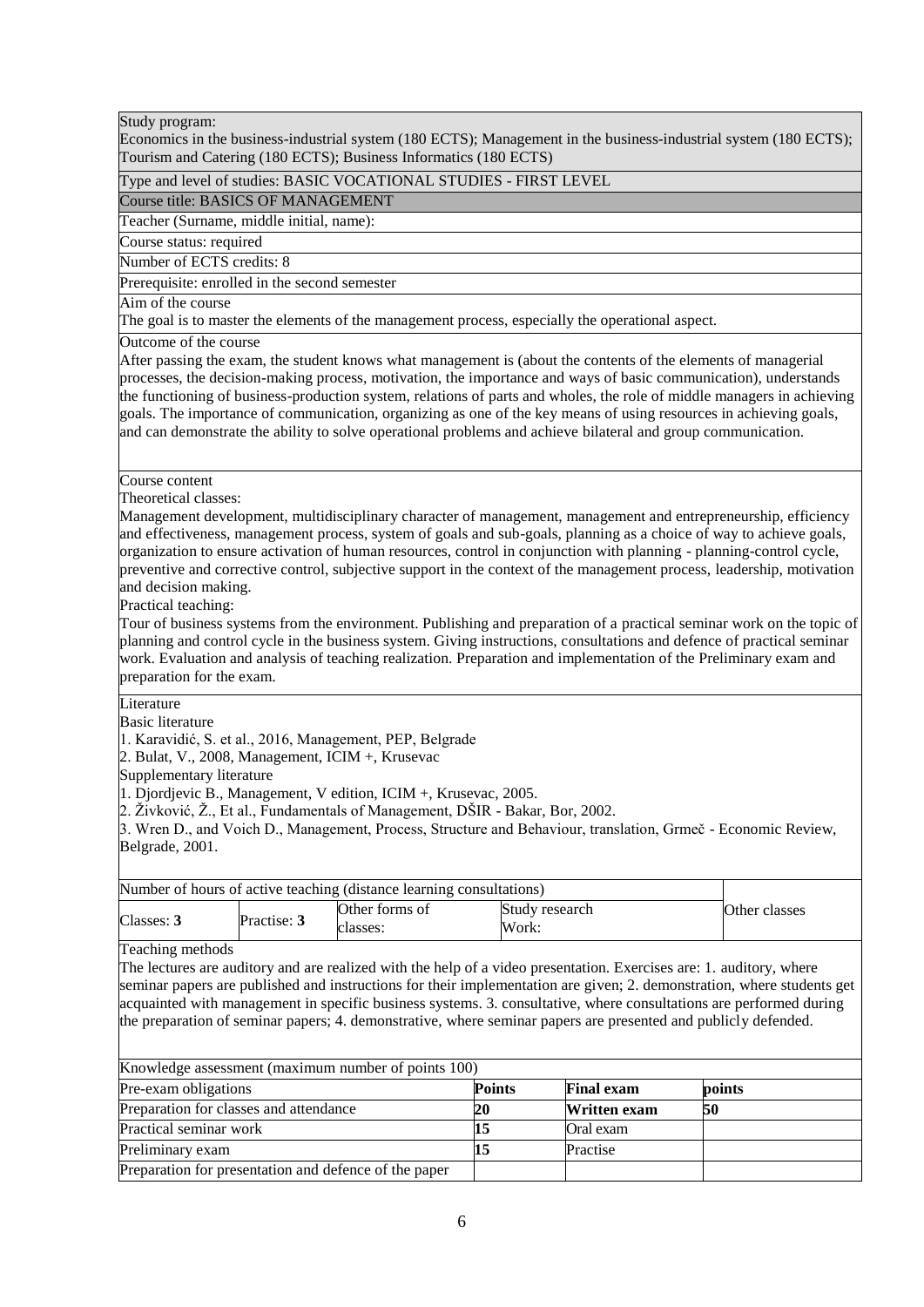Economics in the business-industrial system (180 ECTS); Management in the business-industrial system (180 ECTS); Tourism and Catering (180 ECTS); Business Informatics (180 ECTS)

Type and level of studies: BASIC VOCATIONAL STUDIES - FIRST LEVEL

Course title: BUSINESS STATISTICS

Teacher (Surname, middle initial, name):

Course status: required

Number of ECTS credits: 7

Prerequisite: enrolled in the second semester

Aim of the course

The aim is to master the knowledge of quantitative methods, especially of a stochastic nature, for use in solving problems in professional work.

Outcome of the course

After passing the exam, the student knows the basic concepts of mathematical statistics and methods based on it, understands which quantitative methods are used to solve appropriate problem models and can demonstrate ability to apply certain quantitative methods in solving specific professional problems.

Course content

Theoretical classes:

Basic concepts of probability, random variable type of probability, statistics and sets, variation, types of means, standard deviations, sampling, verification of statistical hypotheses, regression and correlation for computer application, basics of linear algebra, linear programming - application of appropriate software. Nonlinear programming, dynamic programming, basics of financial mathematics, factor analysis.

Practical teaching:

Making assignments that belong to the topic that was done in the lectures. Practical training of students for the use of computers in thematic tasks with the use of available software for the areas studied in this course - software for statistical problem analysis (Excel and available on the Internet), for linear programming, for transport problem and scheduling model, as well as for multicriteria optimization methods. Evaluation and analysis of realized teaching. Preparation and implementation of the preliminary exam and preparation for the exam.

**Literature** 

Basic literature

1. Kvrgić, G., Economic Statistics, 2016. PEP, Belgrade

Supplementary literature

1. Simonović, V., Tadić, D., Milanović, D., Quantitative methods, ICIM plus, Kruševac, 2005.

2. Tadic, D. and group of authors, Operational Research, ICIM plus, Kruševac, 2005.

3. Simonovic, V. et al., Quantitative methods - a collection of solved problems, ICIM plus, Krusevac, 2006.

4. Petrić, J., et al., Operational Research, Scientific Book, Belgrade, 1989.

5. Jovanović, T., Quantitative methods, Faculty of Mechanical Engineering, Belgrade, 1996.

| Other classes |
|---------------|
|               |

Teaching methods

Lectures are performed in an auditorium and each thematic unit is explained theoretically and through illustrative examples. Exercises are auditory and laboratory. Illustrative examples are made in auditory exercises. Laboratory exercises in the computer classroom solve problems with the help of available software packages. Students are divided into smaller groups (up to 5 students in a group) and have the obligation to draft and publicly present four assignments for independent work.

| Knowledge assessment (maximum number of points 100)   |               |                     |               |  |  |
|-------------------------------------------------------|---------------|---------------------|---------------|--|--|
| Pre-exam obligations                                  | <b>Points</b> | <b>Final exam</b>   | <b>Points</b> |  |  |
| Preparation for classes and attendance                | 20            | <b>Written exam</b> | 50            |  |  |
| Assignment for independent work                       |               | Oral exam           |               |  |  |
| <b>Preliminary exam</b>                               |               | Practise            |               |  |  |
| Preparation for presentation and defence of the paper |               |                     |               |  |  |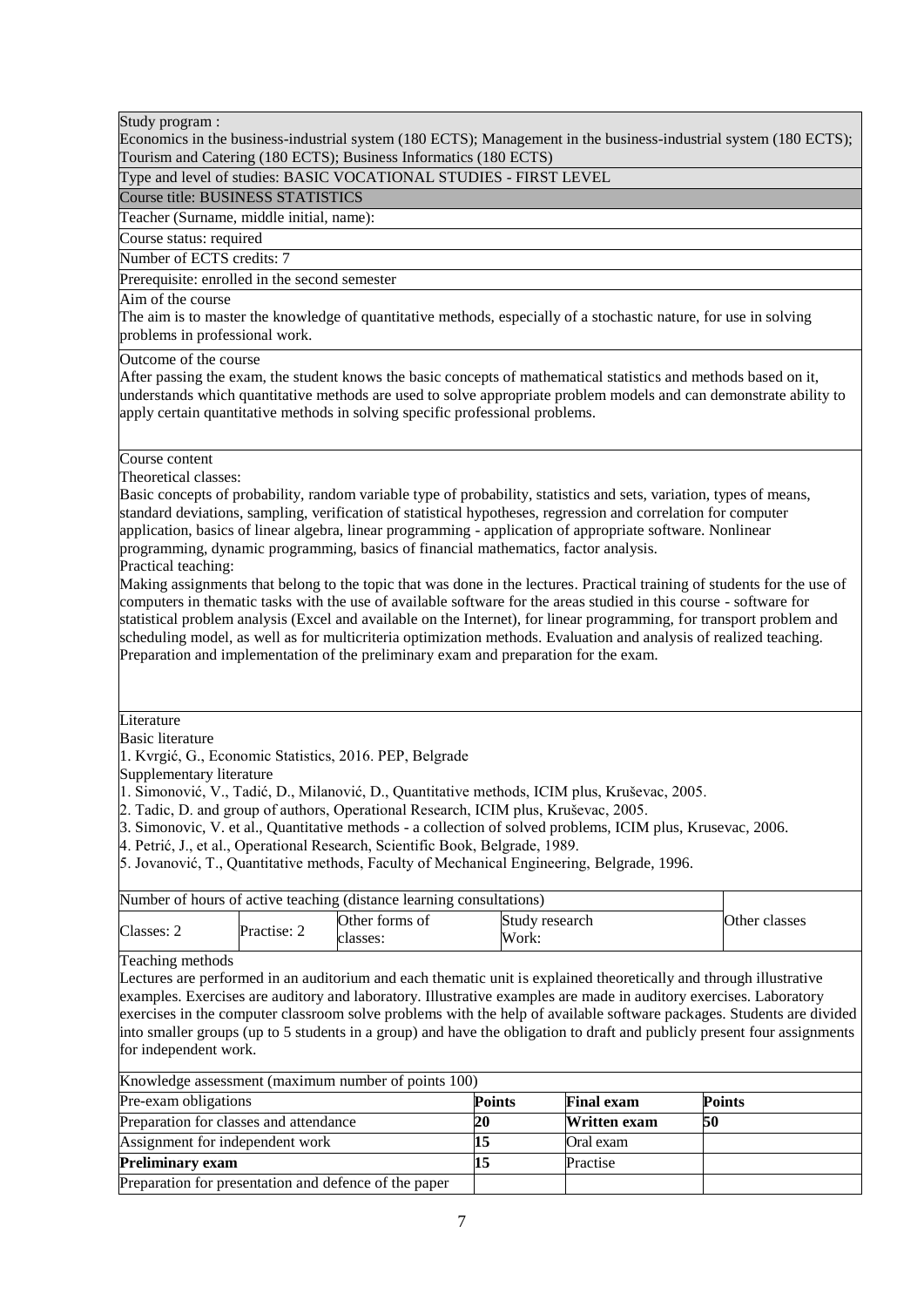Economics in the business-industrial system (180 ECTS); Management in the business-industrial system (180 ECTS); Tourism and Catering (180 ECTS); Business Informatics (180 ECTS)

## Type and level of studies: BASIC VOCATIONAL STUDIES - FIRST LEVEL

Course title: BUSINESS ENGLISH LANGUAGE I

Teacher (Surname, middle initial, name):

Course status: required

Number of ECTS credits: 7

Prerequisite: enrolled in the second semester

#### Aim of the course

Acquiring knowledge of the basics of English grammar necessary for mastering business English. Adoption of business vocabulary necessary for the realization of basic oral business communication. Enabling students to conduct interviews in specific business situations. Developing communication skills and business culture.

#### Outcome of the course

After passing the exam, the student knows how to adequately apply the grammatical material and rules of conducting business conversation, understands the interlocutor within the mentioned topics, newspaper advertisements in English, text on the processed topic, and can demonstrate competence in the following way: yes to give general information about himself, his job, the place where he lives and works, the company, the product, to have a conversation within the mentioned topics, to write a short autobiography, to make a chart analysis.

#### Course content

Vocabulary on topics: introduction, place where the student lives, works (country, city, apartment, office), working day, appointment, telephone, autobiography, providing information about the company, planning activities, analysis of activities performed, jobs and responsibilities, factory visit , characteristics of a leader, basic concepts in the field of economics, informatics, mathematics, production and service processes, the key to successful communication (proxemics), at a fair, on a business trip, in a hotel, restaurant, city orientation, shopping and complaints, presentation and advertising products, weather conditions.

English grammar: nouns, pronouns, adjectives, article, construction There is / are, modal verbs (can, may, must), verb tenses (Present Simple / Continuous / Perfect / Perfect Continuous), numbers, quantifiers (much / many, little / few), adverbs, word construction, words of opposite meaning, questions (yes / no questions, special, tag-questions), passive, conditional sentences (3 types), sequence of tenses.

#### Literature

Basic literature 1. Milojević, V., 2016, Business English with correspondence, PEP, Belgrade 2. Ilić, G., 2011, Ready for Business I, ICIM, Kruševac Supplementary literature 1. Stojilovic., M. , 1999, Business English I, ICIM, Kruševac 2. Stojilović., M., 1998, Practice Your English, ICIM, Kruševac 3. Stojilović., M., 1996, English Practice Tests, ICIM, Kruševac Number of hours of active teaching (distance learning consultations) Classes: 2 Practise: 2 Other forms of classes Study research work Other classes Other forms of classes Study research work Teaching methods Lectures are performed in the auditory way with the presentation of teaching contents. Exercises are performed in the form of language exercises in which students practice all relevant elements of the English language such as pronunciation, grammar and spelling, develop all language skills - speaking, reading and writing. Knowledge assessment (maximum number of points 100) Pre-exam obligations **points Final exam Points** Preparation for classes and attendance **20** Written exam **50** Task for independent work **15 Oral exam Preliminary exam 15 practise** Preparation for presentation and defence of the paper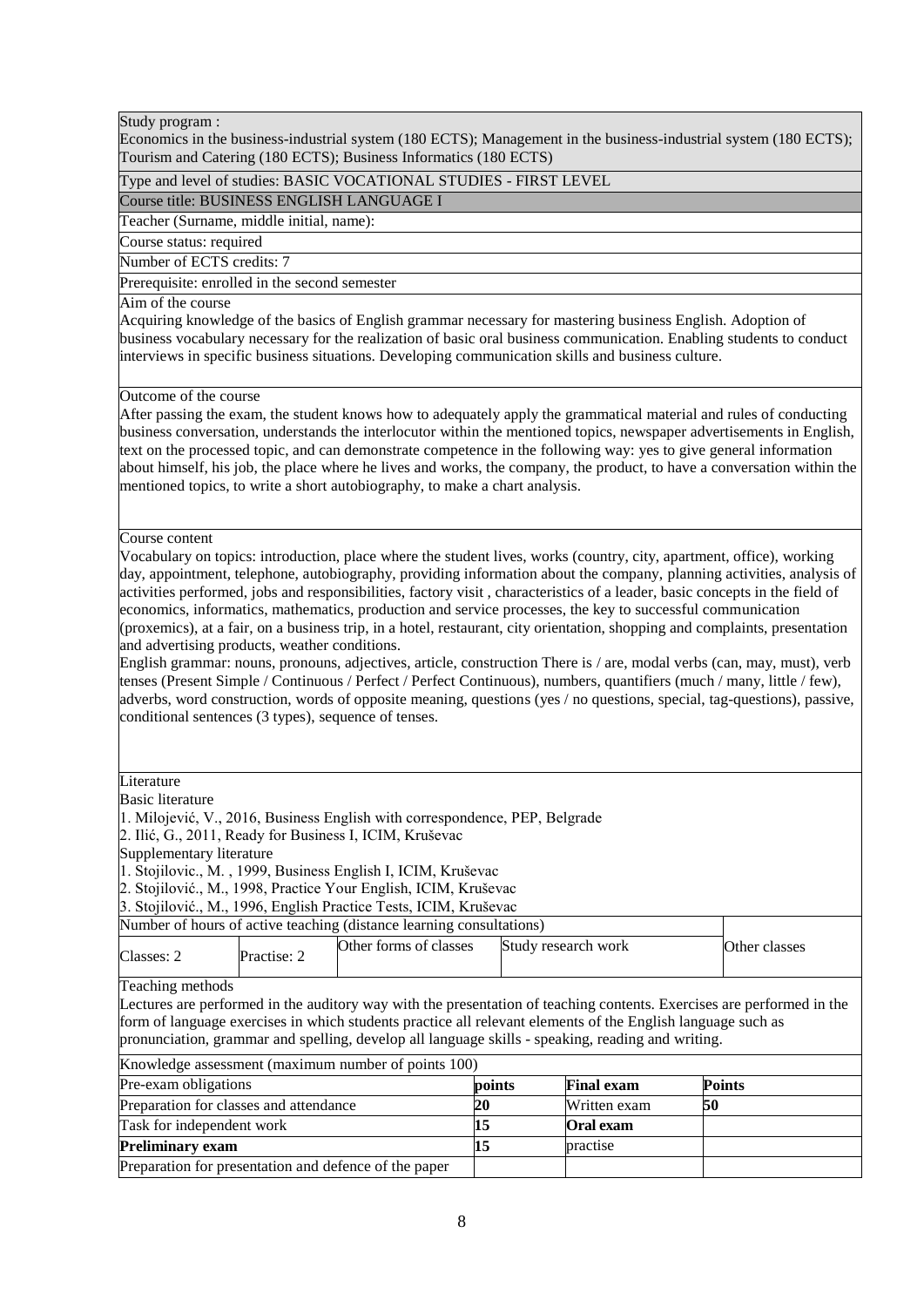## Studying programme:

## **Economics in a business-industrial system (180 ESPB); Management in the business-industrial system (180 ESPB); Tourism and Catering (180 ESPB); Business Information Technology (180 ESPB)**

Kind and level of studies: **BASIC VOCATIONAL STUDIES - THE FIRST LEVEL**

Course title: **COMMUNICATION TECHNOLOGIES**

Teacher (Surname, middle initial, name):

Course status: **elective**

Number of ECTS credits: **8**

Prerequisite: **chosen elective course and enrolled in the third semester**

#### **Aim of the course**

The goal is for students to master the knowledge that enables them to convey messages to associates in a quality

# manner. **Outcome of the course**

After passing the exam, the student knows about modelling and communication networks, understands the role of communication in achieving business functions, and can demonstrate verbal communication with an associate.

## **Course content**

*Theoretical classes:*

Communication as a transfer of information and data, man as a thinker - an actor in the communication process, basic and complex model of communication, modalities of communication - verbal and nonverbal, written and oral, communication disorders, types of communication networks, correlations between organizational structure and communication network, articulation point in the communication network, means of communication classic and electronic, tele - conferences with computer support.

*Practical teaching:*

Renewal of topics with Closer explanation of the content from the lectures, checking the students' knowledge on certain topics. Panel discussion on business communication topics. Realization of two seminar papers in the field covered in lectures. Consultations during the preparation, presentation and defence of seminar papers. Evaluation and analysis of realized teaching. Preparation and implementation of the preliminary exam and preparation for the exam.

## **Literature**

Basic literature

1. Nikolić, Z., 2005, Communication Technologies, ICIM +, Kruševac

Supplementary literature

1. Nadrljanski., 2004, Management Information System, ICIM +, Kruševac

2. Levi, S., Media Management, Faculty of International Management, Belgrade, 2002.

| Number of classes of active teaching (distance learning consultations) |                         |                                          |  |               |
|------------------------------------------------------------------------|-------------------------|------------------------------------------|--|---------------|
| Lectures: $3$                                                          | Practical<br>classes: 3 | Other forms of teaching: Study research: |  | Other classes |

## **Teaching methods**

Lectures are auditory, performed with all students in the amphitheatre, and accompanied by video presentations. Exercises are performed in groups of students in the auditorium, as: 1. auditory, where certain topics from the lecture are explained, instructions are given for the preparation of a seminar paper; 2. consultative, within which consultations are conducted for the preparation of seminar papers; 3. demonstrative, for the presentation and public defence of seminar papers by students.

| Knowledge assessment (maximum number of points 100)   |        |                   |        |  |  |
|-------------------------------------------------------|--------|-------------------|--------|--|--|
| <b>Pre-exam obligations</b>                           | points | <b>Final exam</b> | points |  |  |
| <b>Preparation for classes and attendance</b>         | 20     | written exam      | 50     |  |  |
| Theoretical seminar paper                             |        | oral exam         |        |  |  |
| <b>Preliminary exam</b>                               |        | practical         |        |  |  |
| Preparation for presentation and defence of the paper |        |                   |        |  |  |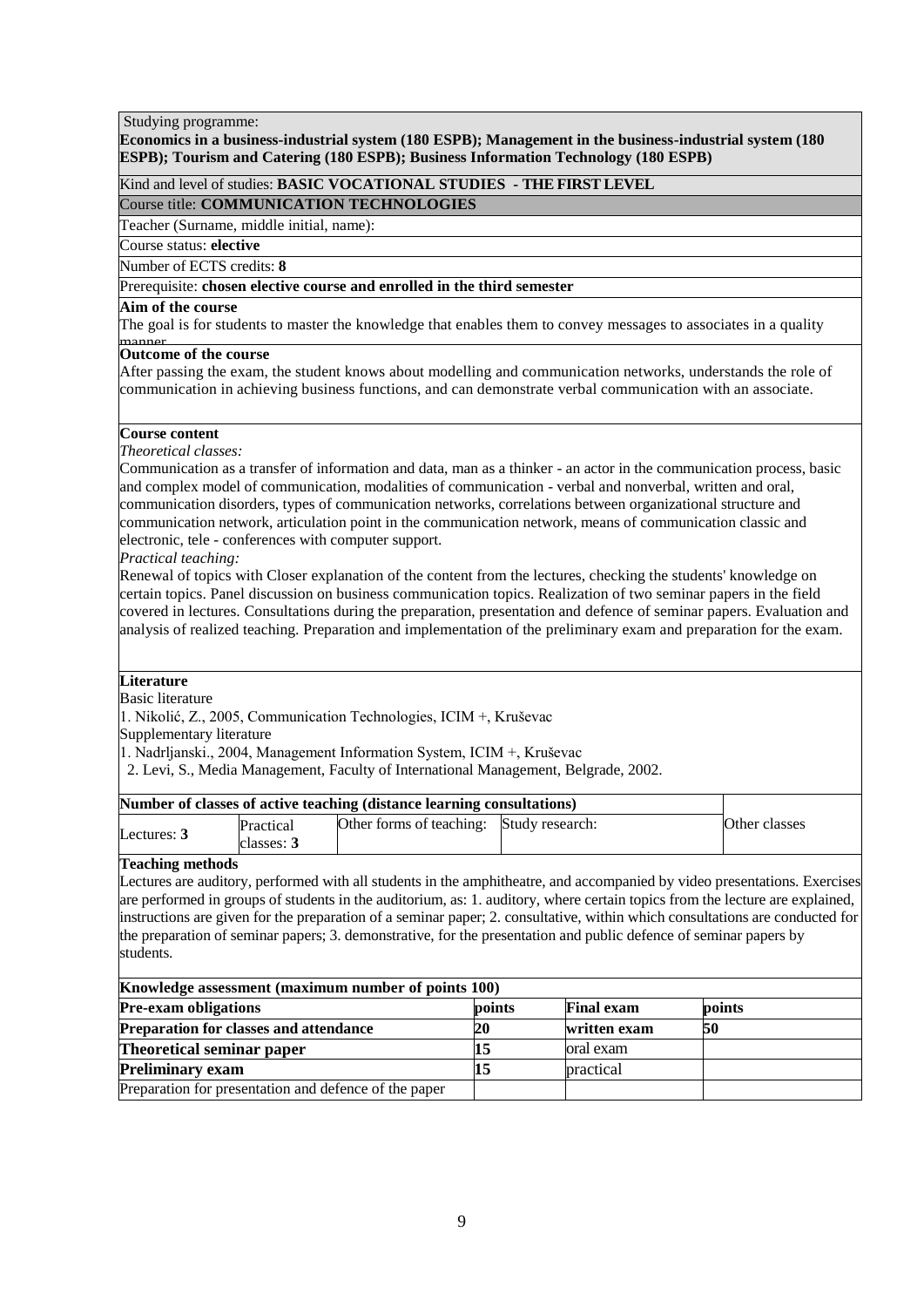**Economics in the business-industrial system (180 ECTS); Management in the business-industrial system (180 ECTS); Business Informatics (180 ECTS)**

Type and level of studies: **BASIC VOCATIONAL STUDIES - FIRST LEVEL**

Course title: **OPTIMIZATION MODELS**

**Teacher (Surname, middle initial, name):**

Course status: **required**

Number of ECTS credits: 7

Prerequisite: **enrolled in the third semester and passed the exam in Business Statistics** 

## Aim of the course

The goal is to get students acquainted by selecting methods and techniques of operational research to find alternative solutions to certain problems in professional work.

## **Outcome of the course**

After passing the exam, the student *knows* the possibilities and limitations of applying a selection of operational research methods, *understands* the role of methods and techniques of operational research in the process of solving specific problems, *can demonstrate* the ability to apply selected methods of operational research (network planning, CPM).

## **Course content**

*Theoretical classes:*

Mathematical models - target functions and constraints, linear programming, types and software support, task scheduling problems - operations, transport problems, nonlinear programming capabilities and benefits, network planning - CPM and PERT - time / cost with software support, inventory models, queues, machine replacement optimization model, simulation models with appropriate software support, basics of multicriteria optimization.

*Practical teaching:*

Making assignments that belong to the topic done in the lectures. Practical training of students for the use of available software for the studied areas in management tasks: for statistical problem analysis (Excel, and software available on the Internet), for linear programming, transport problem and scheduling model as well as for multicriteria optimization methods (AHP and ELECTRA). Evaluation and analysis of realized teaching. Preparation and implementation of the preliminary exam and preparation for the exam.

## **Literature**

Basic literature

1. Lipovac, D, Radoičić M., Letić, D., Optimization models, ICIM, Kruševac 2000.

Supplementary literature

1. Tadic, D. and group of authors, Operational Research, ICIM plus, Kruševac, 2005.

2. Simonović, V., Tadić, D., Milanović, D., Quantitative methods, ICIM plus, Kruševac, 2005.

3. Simonovic, V. and a group of authors, Quantitative methods - a collection of solved problems, ICIM plus, Kruševac, 2006.

4. Jovanović, T., et al., Collection of tasks from quantitative methods, Faculty of Mechanical Engineering, Belgrade, 1996.

|                         |            | Number of hours of active teaching (distance learning consultations)                                          |                 |               |
|-------------------------|------------|---------------------------------------------------------------------------------------------------------------|-----------------|---------------|
| Lectures: $2$           | Practical  | Other forms of teaching:                                                                                      | Study research: | Other classes |
|                         | classes: 2 |                                                                                                               |                 |               |
| <b>Teaching methods</b> |            |                                                                                                               |                 |               |
|                         |            | Lectures are performed auditorily and each thematic unit is explained theoretically and through illustrative  |                 |               |
|                         |            | examples. Practical classes are auditory and laboratory. Illustrative examples are done in auditory practical |                 |               |

examples. Practical classes are auditory and laboratory. Illustrative examples are done in auditory practical classes. Problems are solved in the lab practical classes in the computer lab by using available software packages. Students are divided into smaller groups (up to 5 students in a group) and have the obligation to draft and publicly present four assignments for independent work.

## **Knowledge assessment (maximum number of points 100)**

| <b>Pre-exam obligations</b>                   | points    | <b>Final exam</b> | points |
|-----------------------------------------------|-----------|-------------------|--------|
| <b>Preparation for classes and attendance</b> | <b>20</b> | written exam      | 50     |
| Two tasks for independent work                |           | oral exam         |        |
| <b>Preliminary exam</b>                       |           | practical         |        |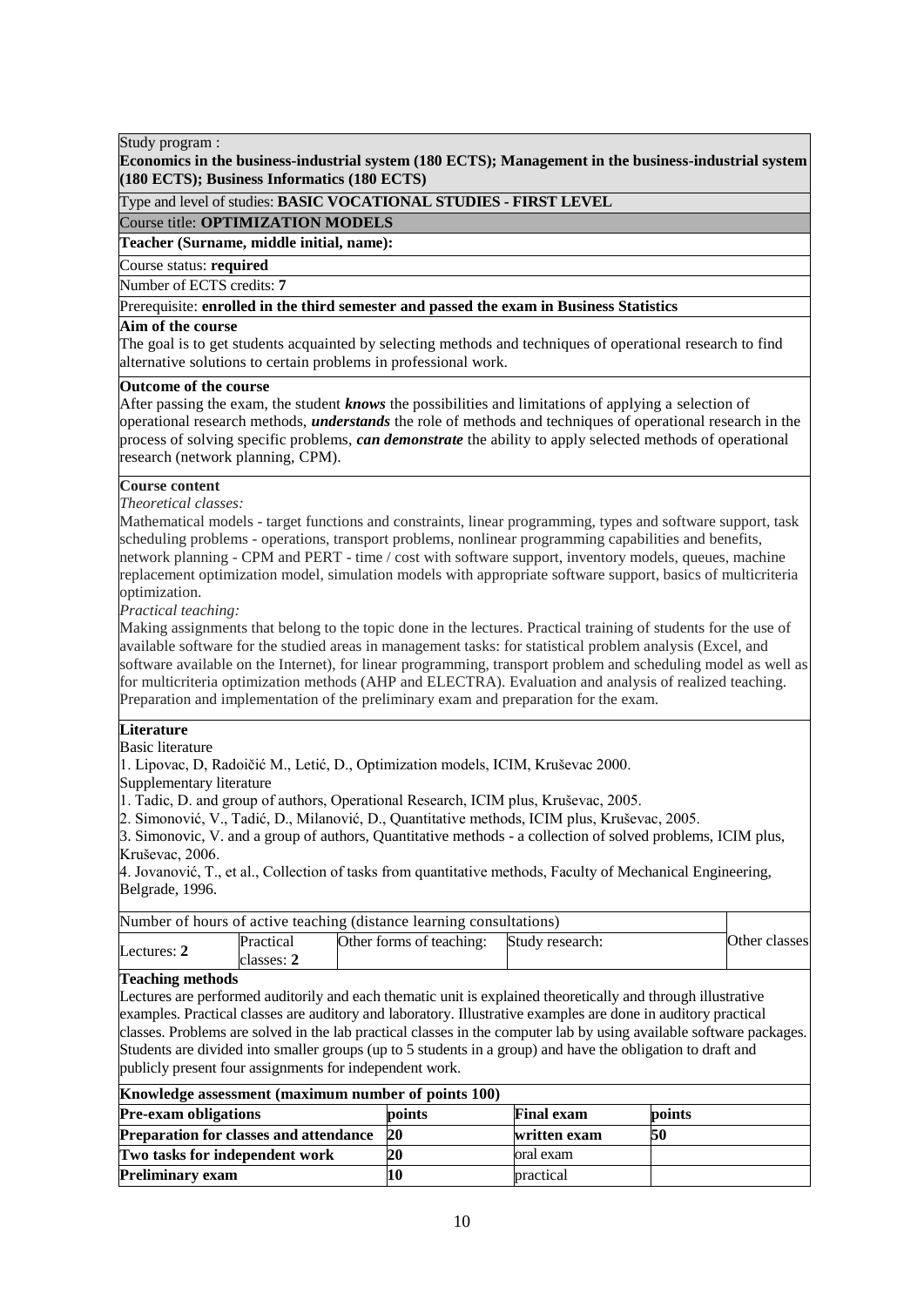Economics in the business-industrial system (180 ECTS); Management in the business-industrial system (180 ECTS); Tourism and Catering (180 ECTS); Business Informatics (180 ECTS)

## Type and level of studies: BASIC VOCATIONAL STUDIES - FIRST LEVEL

Course title: BUSINESS ENGLISH II

Teacher (Surname, middle initial, name):

Course status: required

Number of ECTS credits: 7

Prerequisite: enrolled in the third semester and passed the Business English exam

#### Aim of the course

Enabling students to read original literature and newspaper articles in the field they are studying. Adoption of professional terminology. Developing students' habits for permanent professional development through reading foreign literature. Introducing students to the basics of business correspondence, and training for writing certain types of business letters. Developing speaking skills - professional conversation.

Outcome of the course

After passing the exam, the student knows the correct pronunciation and meaning of professional words, the set of professional nouns, the rules of writing business letters, the rules of successful negotiation, to find the necessary information from a longer text, understands texts from the field and business articles, basic types of business letters , interlocutor within the above topics and can demonstrate knowledge as follows: to translate the letter of a business partner from English into Serbian, to conduct a conversation on topics, to write a business letter (instruction, offer, order, complaint, request for a bank loan, reservation for a stand at the fair).

Course content

Theoretical classes:

Vocabulary: professional terminology in the field of economics, management, business processes, location and structure of the company, e-business, marketing, public relations, statistics, time management, business correspondence, work motivation, decision making, etc.

Grammar: plural of professional nouns, corrective work on grammatical categories necessary for the successful writing of business letters

Practical teaching:

In addition to exercises that additionally include students in the teaching process, there are oral presentations of students in the form of a presentation on the topics of founding a company, regional development, market research. Evaluation and analysis of realized teaching. Preparation and implementation of the preliminary exam and preparation for the exam.

Literature

Basic literature

1. Milojević, V., 2016, Business English with correspondence, PEP, Belgrade

Supplementary literature

2. Ilić, G., Ready for Business II, ICIM, Kruševac, 2011.

3. Stojilović, M., English Grammar through Exercises, From elementary to intermediate with key, Media print А.Д. Krusevac, 2005

4. Nedeljkovic, D. B.E., Business English Textbook for second year students, ICIM plus, Kruševac, 2004.

5. Badger, I. Everyday Business English. Longman. Haddington, 2003.

6. Duckworth, M. Business Grammar and Practice. OUP. Oxford, 2003.

| Number of classes of active teaching : |             |                        |                     | Other classes |
|----------------------------------------|-------------|------------------------|---------------------|---------------|
| Classes:                               | Practise: 2 | Other forms of classes | Study research work |               |

Teaching methods

Lectures are organized in accordance with the communicative and humanistic approach, with students in the centre of attention. Exercises are performed in small groups, and students are organized in groups or pairs, which increases their speaking time and develops a sense of teamwork. Exercises include a public presentation and defence by the student of four tasks for independent work within the teaching content.

| Knowledge assessment (maximum number of points 100)   |        |                   |           |  |
|-------------------------------------------------------|--------|-------------------|-----------|--|
| Pre-exam obligations                                  | points | <b>Final exam</b> | points    |  |
| Preparation for classes and attendance                | 20     | Written exam      |           |  |
| Two assignments for independent work                  | 20     | <b>Oral</b> exam  | <b>50</b> |  |
| <b>Preliminary exam</b>                               | 10     | practice          |           |  |
| Preparation for presentation and defence of the paper |        |                   |           |  |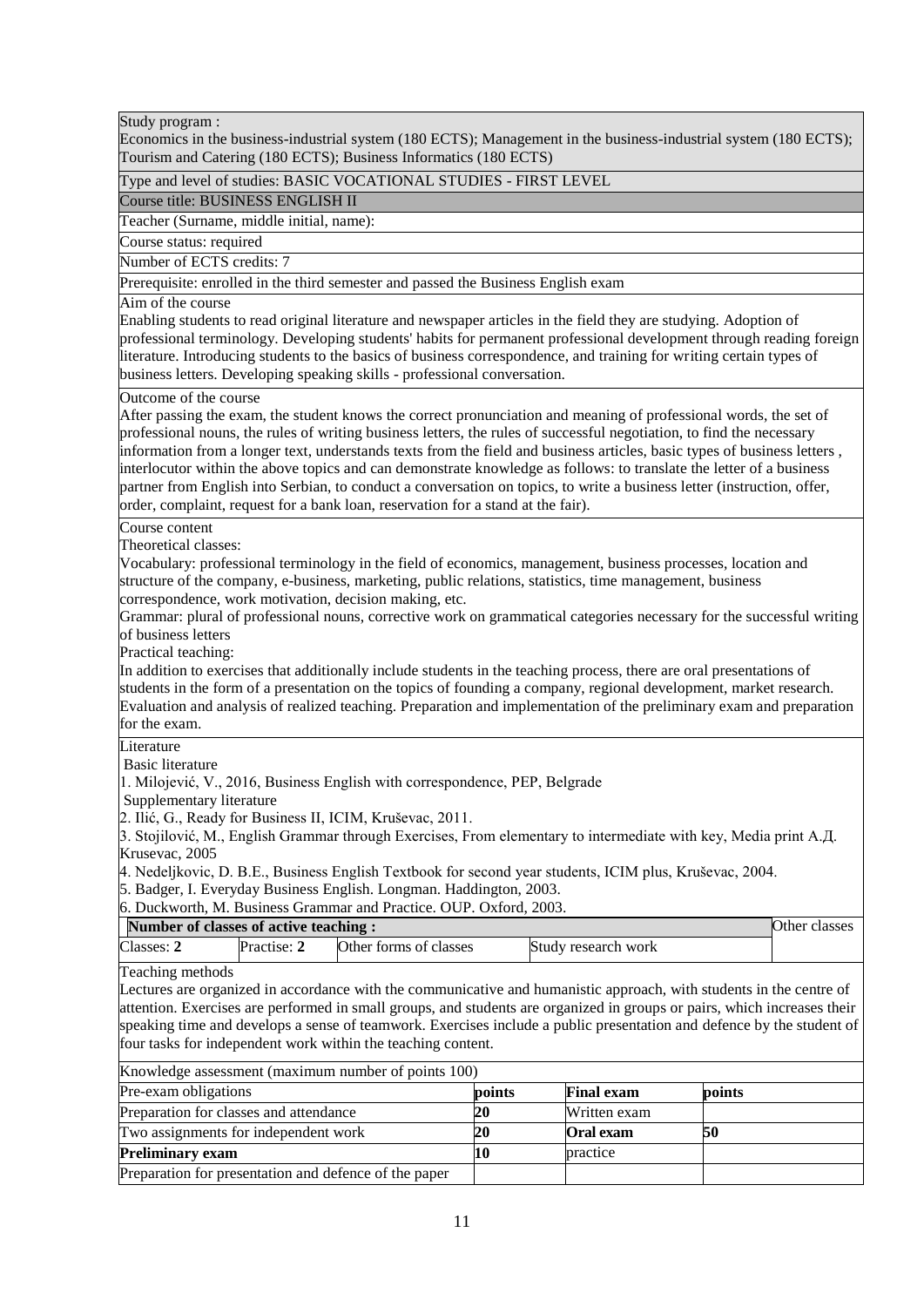Economics in the business-industrial system (180 ECTS); Management in the business-industrial system (180 ECTS); Tourism and Catering (180 ECTS); Business Informatics (180 ECTS)

Type and level of studies: BASIC VOCATIONAL STUDIES - FIRST LEVEL

Course title: HUMAN RESOURCES MANAGEMENT

Teacher (Surname, middle initial, name):

Course status: elective

Number of ECTS credits: 8

Prerequisite: enrolled in the third semester

#### Aim of the course

The goal is to know the work process in cooperation in the possession of jobs, and to master the knowledge in activating associates for successful business execution.

#### Outcome of the course

After passing the exam, the student knows about personnel planning and the method of selection, understands the role of the human factor in achieving the goals of the organizational unit, and can demonstrate the ability to develop a plan for the necessary associates.

#### Course content

Theoretical classes:

Introduction to the subject: basic concepts, components and tasks in the field of human resource management. Job placement process, job description and formation of criteria for selecting the right candidates, planning the necessary staff within organizational units, cooperation in the selection, introduction of new executors in the job, monitoring and evaluation of associates during the execution of work, methods of material and immaterial stimulation of executors, programming innovation of knowledge, creating conditions for improving the quality of working life. Practical teaching:

Panel discussion from the managerial aspect on human resources, basic categories and processes. Creative discussion on managerial aspects of planning, recruitment, selection of human resources. Critical discussions on orientation, staff development and career planning, job evaluation, compensation, health and safety of employees, personnel information system, the role of trade unions and the importance of collective bargaining. Publishing and making practical seminar works on the topic: Human resource management in a particular company. Giving instructions and mentoring during the preparation of seminar papers. Evaluation and analysis of realized teaching. Preparation and implementation of the preliminary exam and final preparation for the exam.

#### Literature

Basic literature

1. Petković V., Đokić A., 2016, Human Resources Management, PEP, Belgrade

Supplementary literature

1. Orlić, R., Personnel Management, Zoran Damnjanović and Sons, Belgrade, 2005.

2. Čukić, B., Integrative Human Resource Management, ICIM plus, Kruševac, 2004.

3. Bešić M., 2003, Basics of sociology of work - script, VTŠIM, Kruševac

| Number of classes of active teaching (distance learning consultations) |             |                        |                     |               |
|------------------------------------------------------------------------|-------------|------------------------|---------------------|---------------|
| Classes: 3                                                             | Practise: 3 | Other forms of classes | Study research work | Other classes |

Teaching methods

Lectures are performed in the auditory way with the presentation of teaching contents. Exercises are performed: 1. discussional, for critical, creative and panel discussions; 2. consultative, for mentoring during the preparation of seminar papers, 3. demonstrative, for the presentation and defence of seminar papers.

| Knowledge assessment (maximum number of points 100)   |        |                   |        |  |
|-------------------------------------------------------|--------|-------------------|--------|--|
| Pre-exam obligations                                  | points | <b>Final exam</b> | points |  |
| Preparation for classes and attendance                | 20     | written exam      | 50     |  |
| Practical seminar work                                |        | oral exam         |        |  |
| <b>Preliminary exam</b>                               |        | practical         |        |  |
| Preparation for presentation and defence of the paper |        |                   |        |  |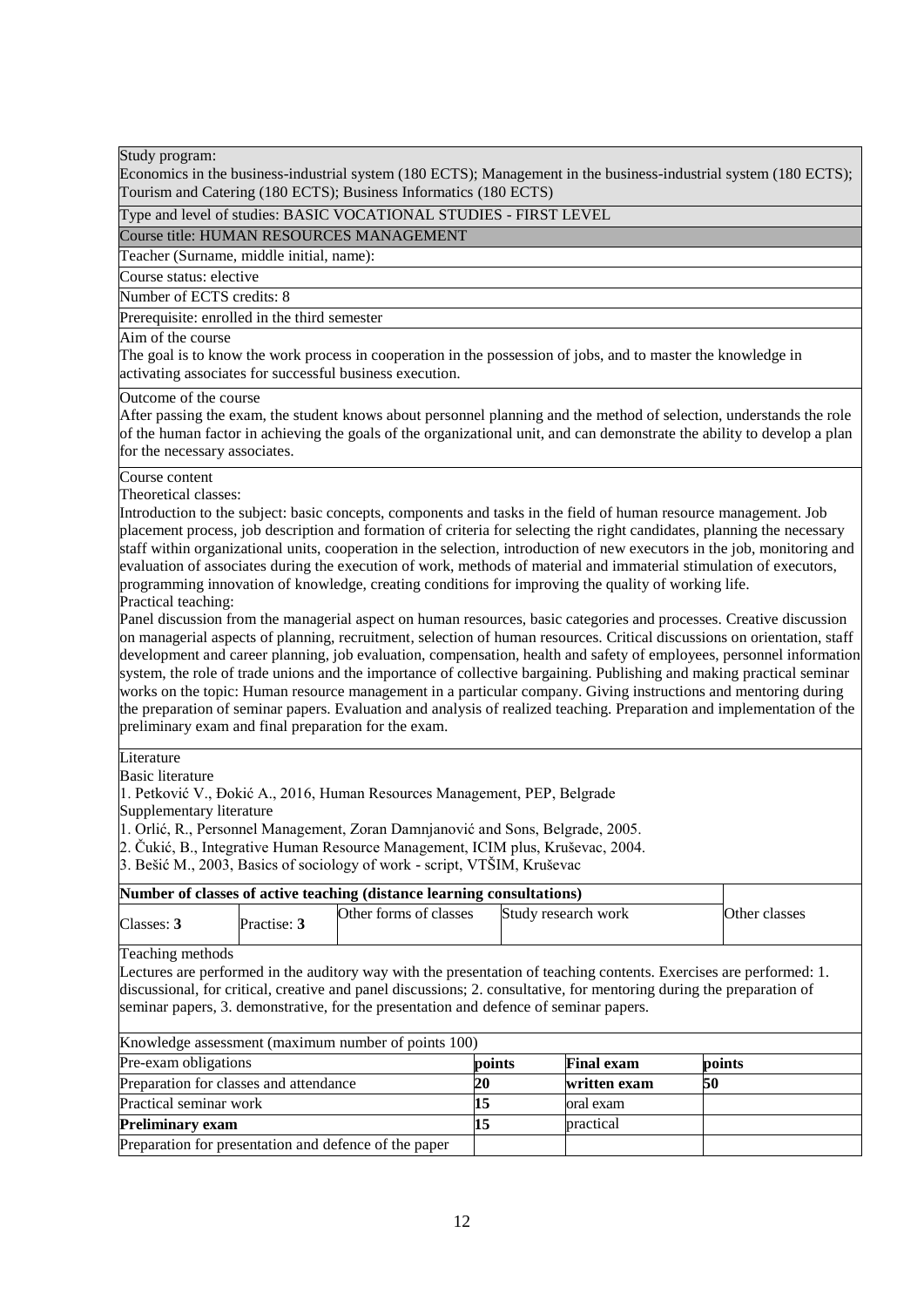| Study program :                                                                                                  |  |  |  |  |  |
|------------------------------------------------------------------------------------------------------------------|--|--|--|--|--|
| Economics in the business-industrial system (180 ECTS); Tourism and Catering (180 ECTS); Business                |  |  |  |  |  |
| Informatics (180 ECTS)                                                                                           |  |  |  |  |  |
| Type and level of studies: BASIC VOCATIONAL STUDIES - FIRST LEVEL<br>Course title: BASICS OF ACCOUNTING          |  |  |  |  |  |
| Teacher (Surname, middle initial, name):                                                                         |  |  |  |  |  |
| Course status: required                                                                                          |  |  |  |  |  |
| Number of ECTS credits: 8                                                                                        |  |  |  |  |  |
| Prerequisite: Enrolled in the third semester                                                                     |  |  |  |  |  |
| Aim of the course: Acquiring knowledge in the field of accounting in economic financial institutions, as well    |  |  |  |  |  |
| as at other levels of the organization through the study of the theory, organization and methodology of          |  |  |  |  |  |
| accounting.                                                                                                      |  |  |  |  |  |
| Outcome of the course: After passing the exam, the student knows the accounting principles and principles of     |  |  |  |  |  |
| accounting, understands the organizational structure of accounting and can demonstrate the ability to create a   |  |  |  |  |  |
| balance sheet of a small business.                                                                               |  |  |  |  |  |
| Course content                                                                                                   |  |  |  |  |  |
| Theoretical classes: The concept, role and importance of accounting, historical aspects of accounting            |  |  |  |  |  |
| development, organizational structure of accounting, accounting principles and principles, operational           |  |  |  |  |  |
| records, company assets, sources of funds, sources of non-operating funds, income and expenses, calculation      |  |  |  |  |  |
| of costs and effects in production, balance sheet and income statement, systematic and chronological             |  |  |  |  |  |
| records, accounting treatment of fixed assets, chart of accounts and chart of accounts, specifics of accounting  |  |  |  |  |  |
| of manufacturing companies, specifics of accounting of trade companies, bookkeeping of foreign economic          |  |  |  |  |  |
| exchange, fund accounting and public sector accounting                                                           |  |  |  |  |  |
| Practical teaching:                                                                                              |  |  |  |  |  |
| Closer explanation of topics from lectures and checking students' knowledge on certain topics. Realization of    |  |  |  |  |  |
| practical seminar work on the topic: Balance sheet and income statement of a specific company.                   |  |  |  |  |  |
| Consultations during the preparation, presentation and defence of seminar papers. Evaluation and analysis of     |  |  |  |  |  |
| realized teaching. Preparation and implementation of the preliminary exam and preparation for the exam.          |  |  |  |  |  |
| Literature:                                                                                                      |  |  |  |  |  |
| <b>Basic literature</b>                                                                                          |  |  |  |  |  |
| 1. Kljenak-Vojteški D., Pavlović M., Financial Accounting, PEP, Belgrade, 2016.                                  |  |  |  |  |  |
| Supplementary literature<br>1. Mrdović B., Accounting Management, VPŠ, Čačak, 2006                               |  |  |  |  |  |
| Number of hours of active teaching                                                                               |  |  |  |  |  |
|                                                                                                                  |  |  |  |  |  |
| Other classes<br>Classes: 3<br>Practise: 3<br>Other forms of classes<br>Study research work                      |  |  |  |  |  |
|                                                                                                                  |  |  |  |  |  |
| Teaching methods                                                                                                 |  |  |  |  |  |
| Lectures are auditory, performed with all students in the amphitheatre, with the help of a video presentation.   |  |  |  |  |  |
| Exercises are performed in groups of students in the auditorium, of the following type: 1. classroom, where      |  |  |  |  |  |
| certain topics from the lecture are explained, instructions are given for the preparation of a seminar paper; 2. |  |  |  |  |  |
| consultative, within which consultations are conducted for the preparation of seminar papers; 3.                 |  |  |  |  |  |
| demonstrative, for the presentation and public defence of seminar papers by students.                            |  |  |  |  |  |
| Knowledge assessment (maximum number of points 100)                                                              |  |  |  |  |  |
| Pre-exam obligations<br><b>Points</b><br><b>Final exam</b><br>points<br>50<br>20                                 |  |  |  |  |  |
| Preparation and attendance of classes<br>Written exam<br>15<br>Practical seminar work<br>Oral exam               |  |  |  |  |  |
|                                                                                                                  |  |  |  |  |  |
|                                                                                                                  |  |  |  |  |  |
| 15<br><b>Preliminary exam</b><br>practise<br>Preparation for presentation and                                    |  |  |  |  |  |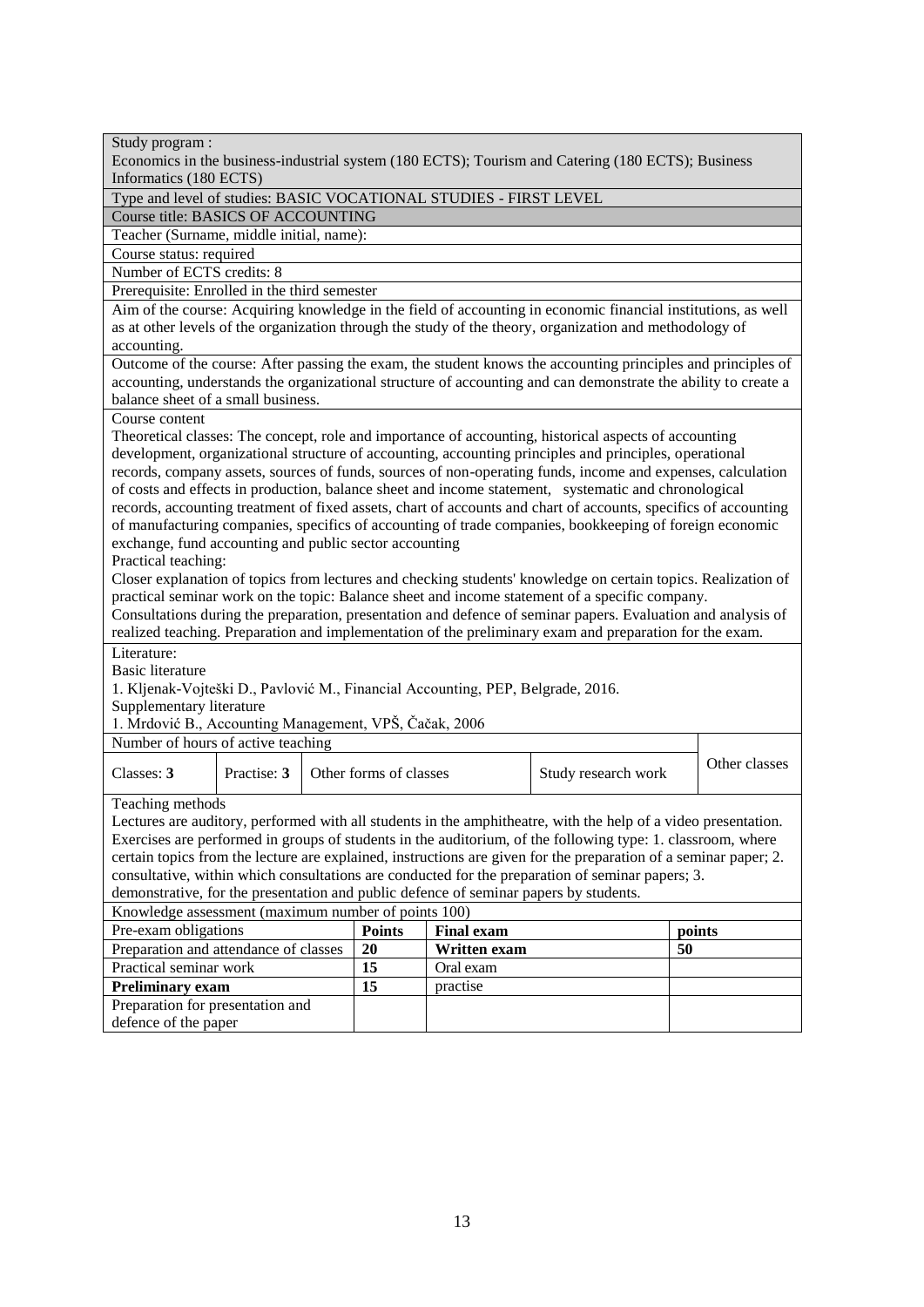## Type and level of studies: **BASIC VOCATIONAL STUDIES - FIRST LEVEL**

## Course title: **INTERNET TECHNOLOGIES**

## **Teacher:**

Course status: **required**

## Number of ECTS credits: **8**

## Prerequisite: **enrolled in the fourth semester**

## **Course objective**

The goal is to get students acquainted in telecommunications and information technologies used in the implementation of Internet services and applications and their application in modern electronic business.

## **Outcome of the course**

After passing the exam, the student *knows* the elements of Internet infrastructure, content and implementation of web, e-mail, telnet, ftp, chat services, as well as value-added services for providing B2B, B2C, G2B, G2C, C2B and C2G business on the Internet, *understands* the role of Internet technology in providing support for business on the Internet and *can demonstrate* the application of Internet technologies on examples of basic Internet services.

## **Course content**

## *Theoretical classes:*

Internet as a term. Internet services. Internet infrastructure (architecture, protocols, software, hardware, telecommunications and information technologies). Technological basis of basic Internet services. HTML and CSS. MIME types. Web browser add-ons. Executing programs over the Internet - CGI, Java applet, ActiveX. Web programming - script on the server side and on the client side. Web content search engines. XML technology. AJAX. Web services. Streaming. Bit Torrent. VoIP. Technological basis of value-added services for providing B2B, B2C, G2B, G2C, C2C, C2B and C2G business on the Internet. Web 2.0 tools - a platform for creating, posting and sharing your own content. Automatic indication of changes in web content - RSS and Atom feeds. Ensuring the security of data and transactions on the Internet. Internet technologies as a support to the information economy. Wireless and mobile communications: standards and protocols. *Practical teaching:*

Application of basic Internet services and technologies. Demonstration of realized technologies on the Internet. Web application case analysis. Configuring computer protection against Internet attacks. Evaluation and analysis of realized teaching. Preparation and implementation of the preliminary exam and preparation for the exam.

## **Literature**

1. Živadinović J., Medić Z., and Radovanović S., (2013), Electronic business, College of Business Economics and Entrepreneurship Belgrade

2. Freire, M., Pereira, M., Encyclopedia of Internet Technologies and Applications, Information Science Reference, IGI Global, Hershey, UK, 2008

| Number of classes of active<br>teaching: | Theoretical teaching: 3 | Practical classes: 3 |
|------------------------------------------|-------------------------|----------------------|
| Topohing mothods                         |                         |                      |

## **Teaching methods**

Lectures are auditory, fully supported by video slides and demonstrations of work in computer programs, and are performed with the help of video projectors and computers with Internet access to all students. Exercises are performed in groups in a computer laboratory with a video projector and Internet access, as follows: 1) laboratory, for practical work in the MS Windows operating system and MS Word; 2) discussion, which takes place through questions and answers, 3) demonstration, for the presentation and defence of four independent tasks for independent work.

| Knowledge assessment (maximum number of points 100) |        |                   |        |  |
|-----------------------------------------------------|--------|-------------------|--------|--|
| <b>Pre-exam obligations</b>                         | points | <b>Final exam</b> | points |  |
| activities during lectures                          | 20     | written exam      | 50     |  |
| practical classes                                   | 15     | oral exam         |        |  |
| preliminary exam(s)                                 | 15     |                   |        |  |
| seminar paper $(s)$                                 |        |                   |        |  |
|                                                     |        |                   |        |  |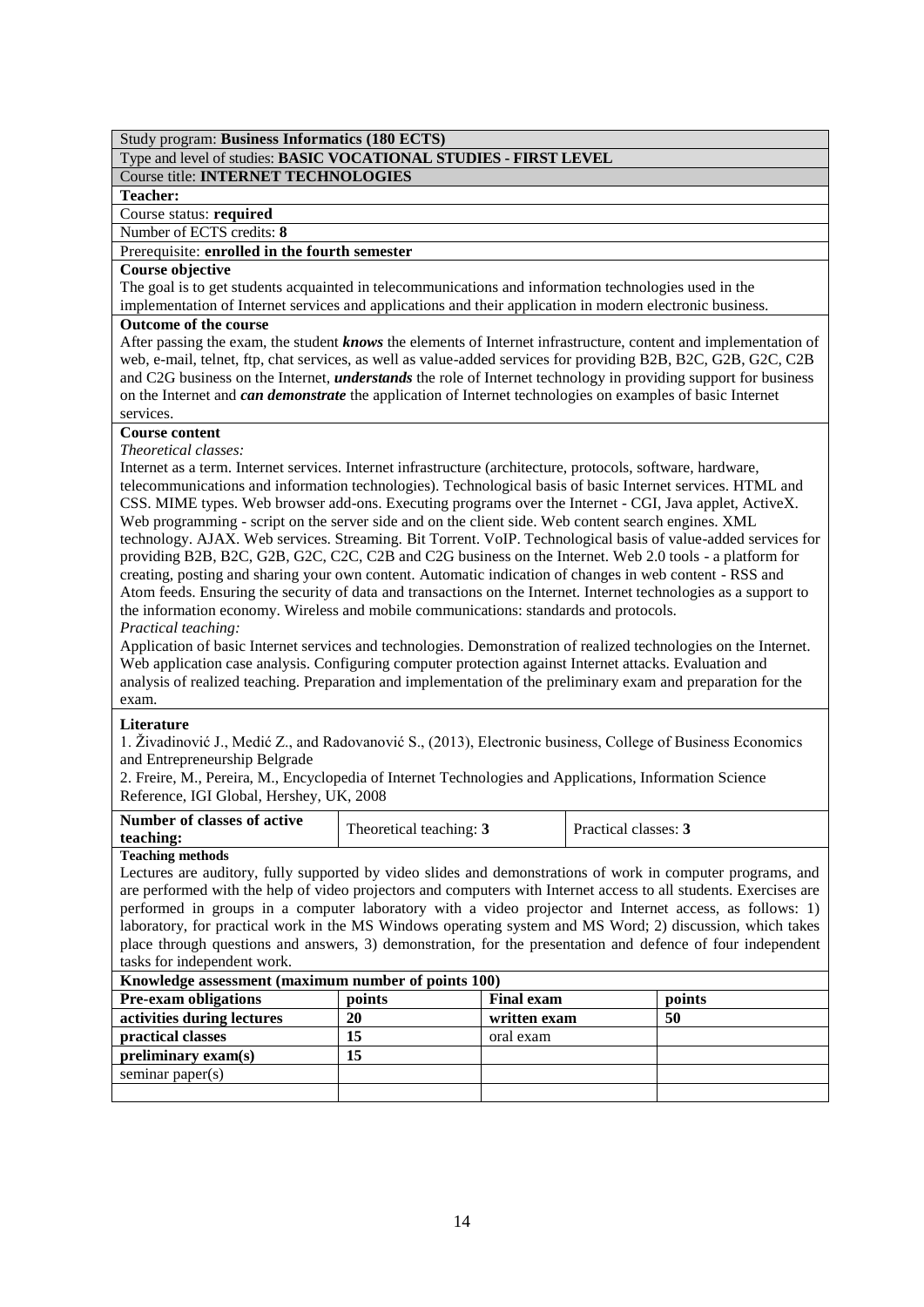## **Economics in the business-industrial system (180 ECTS); Management in the business-industrial system (180 ECTS); Business Informatics (180 ECTS); Tourism and Catering (180 ESPB);**

## Type and level of studies: **BASIC VOCATIONAL STUDIES - FIRST LEVEL**

Course title: **INFORMATION SYSTEMS**

Teacher (Surname, middle initial, name):

#### Course status: **required**

Number of ECTS credits: **7**

## Prerequisite: **enrolled in the fourth semester**

## **Aim of the course**

The goal is to master the knowledge of information systems and in that context the use of production information system.

## **Outcome of the course**

After passing the exam, the student knows the possibilities of using information and data, understands the role of the production information system (PIS) in performing business functions, and can demonstrate competence by preparing a comment on the report on the "bottleneck" in production.

## **Course content**

*Theoretical classes:*

Genesis of information system in correlation with the establishment of organizational structure, mass production as a challenge to constitute a production information system, information flows in production, information carriers,

information and data processing technology, computer networks, INTRANET, specifics of computer support depending on the type of technological processes, report design on developments in production, adjustment of information and data according to the needs of users, protection of information and data.

*Practical teaching:*

Closer explaining of certain topics from lectures. Presentation of realized performances of PISG. Group development of the project task on the topic: Improving the PISG of a specific company from the environment. Mentoring during the preparation of the task, presentation and its defence. Evaluation and analysis of realized teaching. Preparation and implementation of the preliminary exam and preparation for the exam.

## **Literature**

Basic literature

1. Zivadinovic, J., Medic, Z., Management Information System, 2015, PEP, Belgrade

2. Veljović, A., Radojičić, M., Vesić, J., 2006, Management Information Systems, ICIM Kruševac Supplementary literature

1. Nadrljanski, Đ., Information Systems, second edition, ICIM plus, Kruševac, 2006.

 2. Bulat, V., Gavrić, Z., Production Information System, second supplemented and amended edition, ICIM plus, Kruševac, 2005.

| Number of hours of active teaching (distance learning consultations) |                         |                                          |  |               |  |
|----------------------------------------------------------------------|-------------------------|------------------------------------------|--|---------------|--|
| Lectures: 2                                                          | Practical<br>classes: 2 | Other forms of teaching: Study research: |  | Other classes |  |
| Topohing mothoda                                                     |                         |                                          |  |               |  |

#### **Teaching methods**

Lectures are auditory with the help of MS PowerPoint presentation. The exercises are:

1-auditory, for closer explanation topics, PISG case analysis and issuing project assignments;

2-consultative, for mentoring regarding project tasks;

3-demonstrative, for the presentation and defence of project assignments by groups of students.

| Knowledge assessment (maximum number of points 100)   |        |                   |        |  |
|-------------------------------------------------------|--------|-------------------|--------|--|
| <b>Pre-exam obligations</b>                           | points | <b>Final exam</b> | points |  |
| <b>Preparation for classes and attendance</b>         | 20     | written exam      | 50     |  |
| <b>Practical seminar work</b>                         |        | loral exam        |        |  |
| <b>Preliminary exam</b>                               |        | practical         |        |  |
| Preparation for presentation and defence of the paper |        |                   |        |  |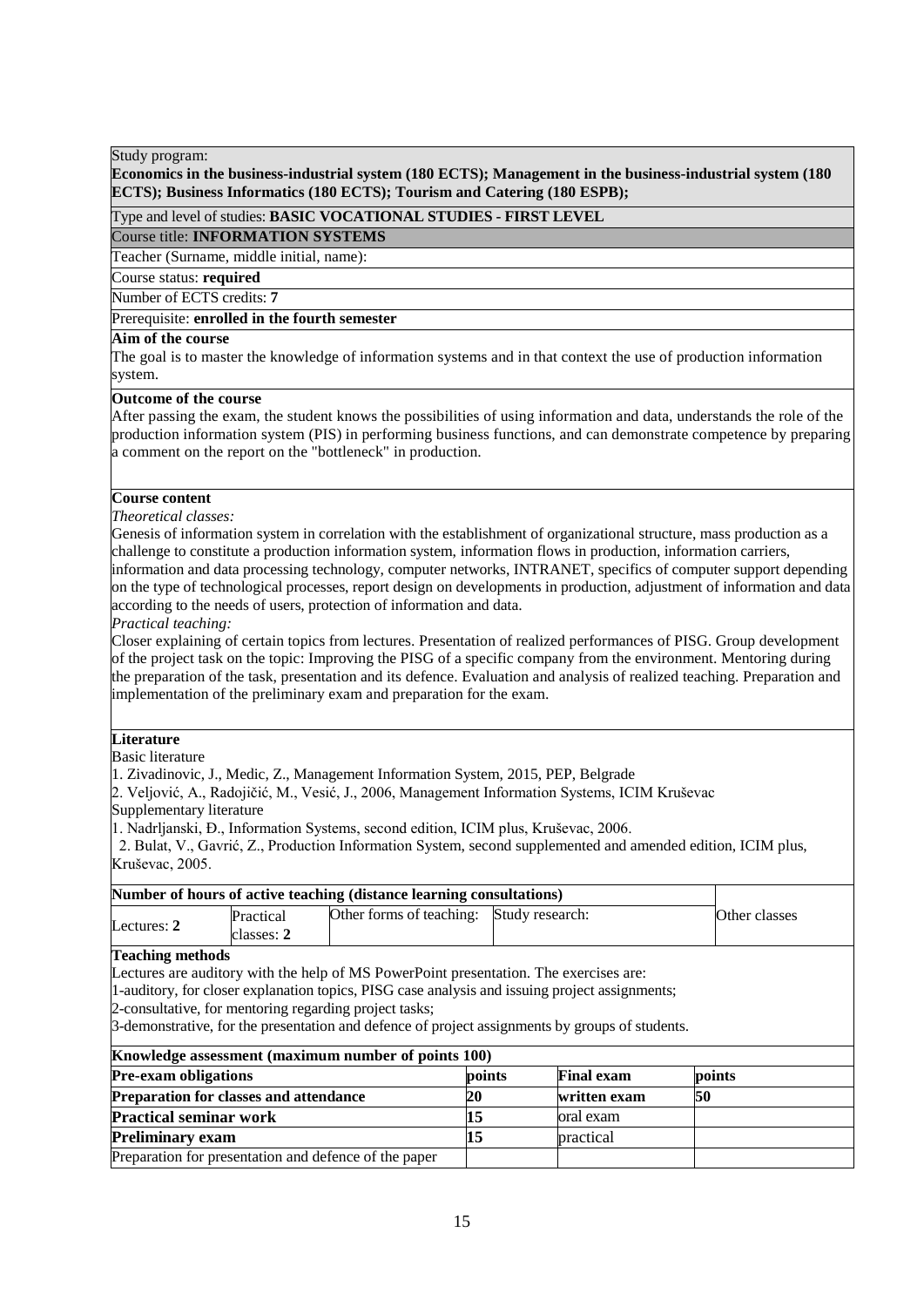## Type and level of studies: **BASIC VOCATIONAL STUDIES - FIRST LEVEL**

## Course title: **COMPUTER NETWORKS**

Teacher:

Course status: **required**

Number of ECTS credits: **7**

Prerequisite: **enrolled in the fourth semester**

## **Course objective**

To study the principles of computer networks through the reference OSI model with special emphasis on IP addressing. Master the basics of routing in computer networks using static routing and the most common internal routing protocols (RIP, OSPF). Learn the principles of LANs using Ethernet and wireless L2 protocols.

## **Outcome of the course**

By studying the course, students are trained in basic work with network devices (hub, switch, router, wireless access point). It enables students to be administrators of simpler computer networks and creates a basis for their further improvement through various courses for a specific type of equipment.

## **Course content**

*Theoretical classes:* 

Computer networks - terms, definitions. Classification of computer networks. Network types: PAN, LAN, Campus, MAN, WAN, global networks, VPN. Client-server and peer to peer networks. Network topologies: bus, star, ring, mesh, star-bus... Specialized networks: storage area network, server farms, process control networks... Standards in computer networks. Principles of network connection. Communication protocols and their significance for networks. Reference models: OSI reference model, Internet model, SNA IBM model, DEC net model, TSR / IR reference model. IEEE 802 standards, integrated service networks, ISDN and ATM. Protocols: protocol hierarchy, layer design, interfaces and services, connection between protocol and service. Communication devices. Modems. Cards. OS for networks. Network and network resource protection. Internet and Internet services. Data transmission through communication channels. Wired transmission. Wireless transmission (short range, medium and long range). Intranet and extranet. Network operating systems. *Practical teaching:*

Exercises - Application of OSI reference model on various network models and methodology of setting operating systems according to network topology. Defining a database of all objects in the network. Laboratory exercises are performed on a computer on which specific requirements related to defining the organization of a network are implemented. As part of the exercise, students are introduced to a network operating system and install protocols and services. Within the independent work of students, a group project task on the topic of Designing the organization of a specifically selected network. Mentoring regarding the development of the terms of reference. Presentation and defence of the project task. Evaluation and analysis of realized teaching. Preparation and implementation of the preliminary exam and preparation for the exam.

## **Literature**

## Basic literature

1. Ranđić, S., Computer Networks, ICIM plus, Kruševac, 2007.

Supplementary literature

1. James E. Kurose, Keith W. Ross: "Computer Networking", CET, Belgrade, 2004.

2. Stephen J. Bigelow: Troubleshooting, Maintaining & Repairing Networks, 2003, Mc Graw-Hill

3. Čekerevac Z, Operating systems of the Windows family and computer networks, Higher Railway School, Belgrade, 2007 4. Cisco networking academy, curriculum 1, 2, 3

| $\ldots$ chood not $\ldots$ change academy, cannot and $\ldots$ |  |                             |  |  |  |
|-----------------------------------------------------------------|--|-----------------------------|--|--|--|
| Number of classes of active teaching   Theoretical teaching: 2  |  | <b>Practical classes: 2</b> |  |  |  |
| . The conditional concepts of the S                             |  |                             |  |  |  |

#### **Teaching methods**

Teaching is realized through lectures and exercises with the application of methods of oral presentation, demonstration, practice and practical work on devices and systems. Attendance at classes and exercises is mandatory 70% of the total number of classes for lectures and exercises. During classes, the teacher monitors the students' work, especially the work and commitment to the exercises. Knowledge testing takes place through preliminary exams. The condition for the final exam is that the student passes the preliminary exams. The final exam is taken through an oral part and a practical exercise on the Packet Tracer simulation software.

| Knowledge assessment (maximum number of points 100) |                                       |              |    |  |  |  |
|-----------------------------------------------------|---------------------------------------|--------------|----|--|--|--|
| <b>Pre-exam obligations</b>                         | <b>Final exam</b><br>points<br>points |              |    |  |  |  |
| activities during lectures                          | 20                                    | written exam | 50 |  |  |  |
| practical classes                                   | 15                                    | oral exam    |    |  |  |  |
| preliminary exam(s)                                 | 15                                    |              |    |  |  |  |
| seminar paper $(s)$                                 |                                       |              |    |  |  |  |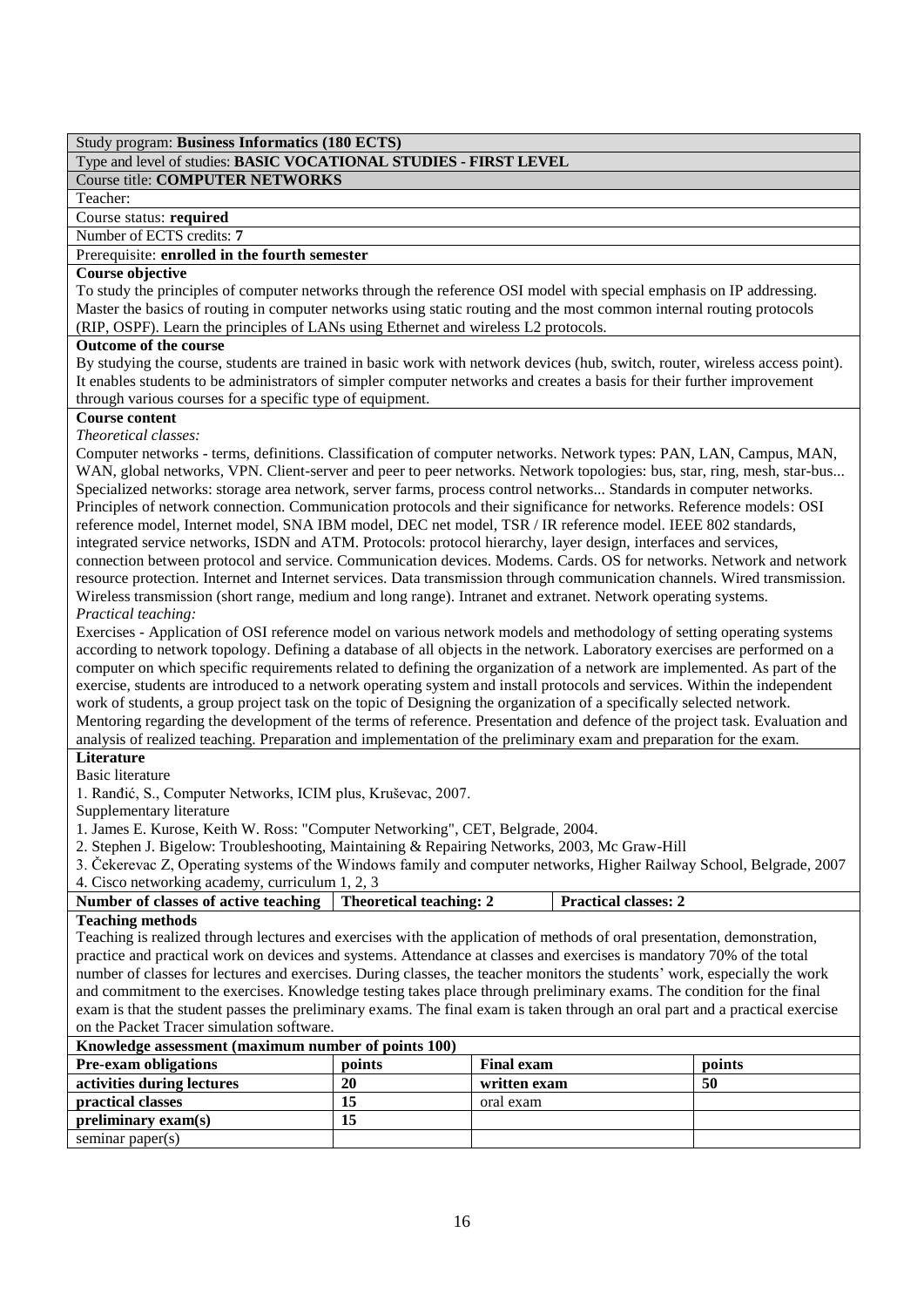## **Economics in the business-industrial system (180 ECTS); Management in the business-industrial system (180 ECTS); Business Informatics (180 ECTS); Tourism and Catering (180 ESPB);**

Type and level of studies: **BASIC VOCATIONAL STUDIES - FIRST LEVEL**

Course title: **PUBLIC RELATIONS**

Teacher (Surname, middle initial, name):

Course status: **elective**

Number of ECTS credits: 8

## Prerequisite: **elective course chosen and enrolled in the fourth semester**

# Aim of the course

The goal is to master the knowledge to create the basis for the presentation of the image inside and outside the

# company. **Outcome of the course**

After passing the exam, the student knows what is achieved in public relations for the benefit of the company, understands the role of public relations in creating comparative advantages compared to the competition, and can demonstrate elements of identity representation to a newly hired associate.

## **Course content**

*Theoretical classes:*

The process of creating the identity of the business-production system, internally and externally, the purpose of identity creation, methods and techniques of identity construction, the contribution of the managerial structure in creating identity, methods and techniques of interpreting internal identity to associates, target group identification, external identity interpretation procedure realization of a system for collecting relevant information and data, which enable the creation of external and internal identity of the company, continuous monitoring and analysis of the effects in achieving the presentation of the identity of the company.

*Practical teaching:*

Clarification of teaching topics in more detail, especially through case studies. Organized visit to a business-industrial system and introduction of students to modern ways of public relations; Preparation of a practical seminar work based on a predefined task in an arbitrarily selected industrial company. Evaluation and analysis of realized teaching. Preparation and implementation of the preliminary exam and preparation for the exam.

## **Literature**

Basic literature

1. Lukić, Lj., Public Relations, Kruševac, 2016.

2. Cvetković, Lj., Public Relations, ICIM +, Kruševac, 2006.

Supplementary literature

1. Filipović, V., and a group of authors, Public Relations, Faculty of Organizational Sciences, Belgrade, 2005.

 2. Sandra O., Public Relations Strategy, Second Edition, Kogan Page Limited, Chartered Institute of Public Relations - London, UK, 2007

| Number of classes of active teaching (distance learning consultations) |                         |                          |                 |               |
|------------------------------------------------------------------------|-------------------------|--------------------------|-----------------|---------------|
| Lectures: $2$                                                          | Practical<br>classes: 2 | Other forms of teaching: | Study research: | Other classes |

## **Teaching methods**

Lectures are auditory with the help of MS PowerPoint presentation. The exercises are:

1-auditory, for closer explanation topics, PISG case analysis and issuing project assignments;

2-consultative, for mentoring regarding project tasks;

3-demonstrative, for the presentation and defence of project assignments by groups of students.

| Knowledge assessment (maximum number of points 100)                  |    |              |    |  |  |  |
|----------------------------------------------------------------------|----|--------------|----|--|--|--|
| <b>Pre-exam obligations</b><br><b>Final exam</b><br>points<br>points |    |              |    |  |  |  |
| <b>Preparation for classes and attendance</b>                        | 20 | written exam | 50 |  |  |  |
| <b>Practical seminar work</b>                                        |    | oral exam    |    |  |  |  |
| <b>Preliminary exam</b>                                              |    | practical    |    |  |  |  |
| Preparation for presentation and defence of the paper                |    |              |    |  |  |  |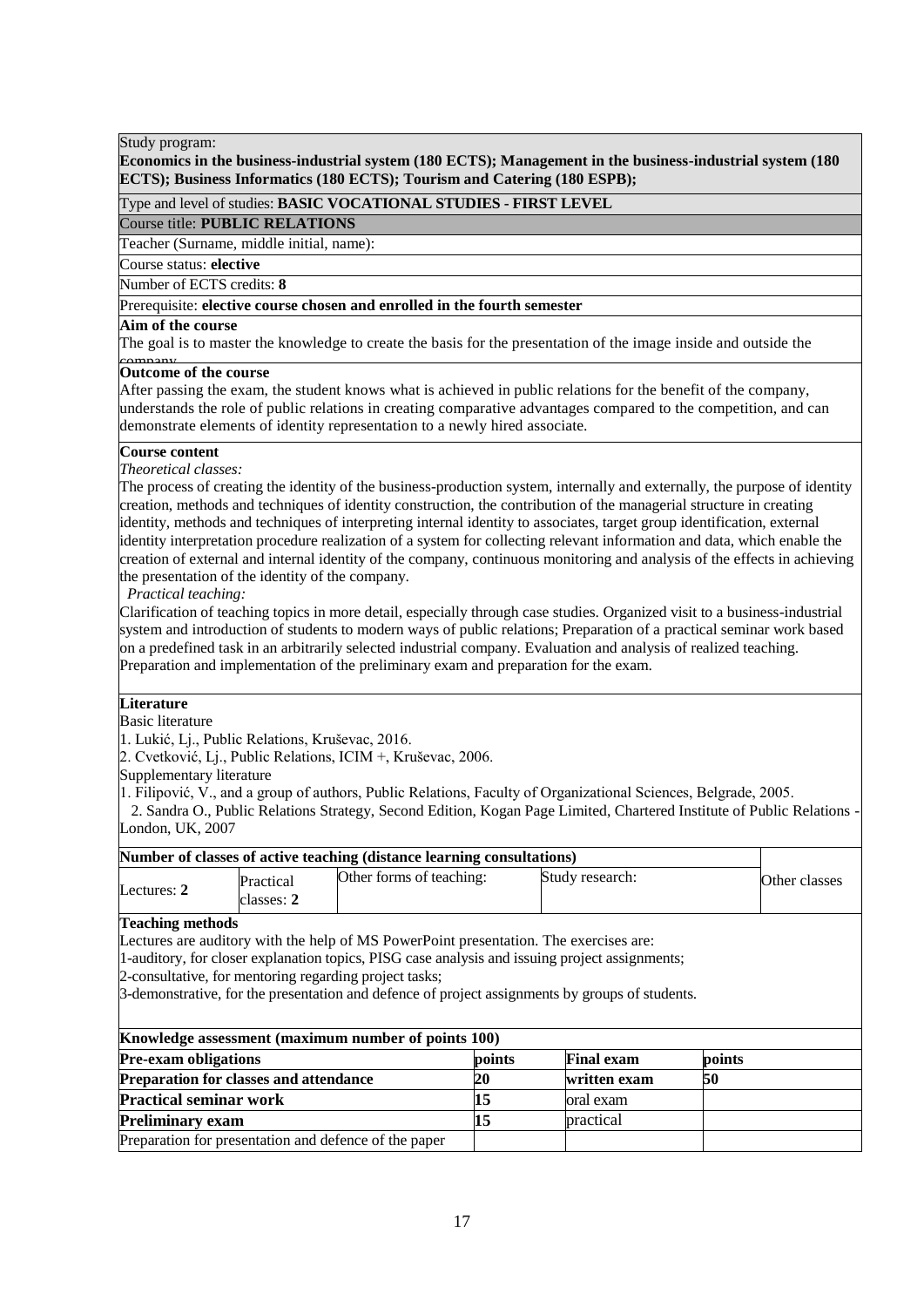|  | Type and level of studies: BASIC VOCATIONAL STUDIES - FIRST LEVEL |  |
|--|-------------------------------------------------------------------|--|
|--|-------------------------------------------------------------------|--|

Course title: **DECISION SUPPORT SYSTEMS**

## Teacher:

Course status: **elective**

Number of ECTS credits: **8** Prerequisite: **enrolled in the fourth semester**

## **Course objective**

Enabling students to understand the decision-making process in the business environment, acquiring knowledge about the structure and function of decision support systems, methods and techniques for decision support systems (Decision Support Systems - DSS, Business Intelligence - BI) real-time analytical data processing, their understanding and application.

## **Outcome of the case**

After completing the course, students will master the basic principles on which decision support systems are based, consider their practical use from different aspects of application as well as their possibilities. Understanding the role and concepts of business intelligence, as a tool to support business decision making. Application of practical knowledge and skills in the development and use of modern application software solutions to support business decision making.

## **Course content**

*Theoretical classes* 

Basic concepts of decision support systems. Decision making theory. The problem of rationality in decision making. Decision factors. Stages of decision making. Theory of systems, models and modelling processes. Decision support system components. Organization of data, knowledge and models in decision support systems. User interface organization. Methods of developing decision support systems. Modelling and analysis in systems. Static models. Dynamic models. Risk management. Expert systems. Intelligent systems. Research and analysis of structured and unstructured data to support decision making. Business intelligence. *Practical teaching*

The exercises are to a lesser extent related to the explanation of the material presented at the lectures, and to a greater extent they are realized in small groups of students and consist of practical work with business intelligence tools. In addition to the above, all students are evaluated for teaching, preparation and implementation of the preliminary exam, as well as preparation for the exam.

## **Literature**

1. Živadinović J., and Medić Z., "Management Information Systems", PEP Belgrade - 2014.

|  | 2. Suknović Milija, Delibašić Boris, "Business Intelligence and Decision Support Systems", FON, 2010. |  |
|--|-------------------------------------------------------------------------------------------------------|--|
|  |                                                                                                       |  |

| Number of classes of active<br>teaching | Theoretical teaching: 3 | <b>Practical classes: 3</b> |
|-----------------------------------------|-------------------------|-----------------------------|
| <b>Teaching methods</b>                 |                         |                             |

Lectures are auditory fully supported by video slides and demonstrations of work in computer programs, and are performed with the help of video projectors and computers with Internet access for all students. Exercises are performed in groups in a computer laboratory with a video projector and Internet access, as follows: 1) laboratory, for practical work in the MS Windows operating system and MS Word; 2) discussion, which takes place through questions and answers, 3) demonstration, for the presentation and defence of four independent tasks for independent work.

| Knowledge assessment (maximum number of points 100)                  |    |              |    |  |  |  |
|----------------------------------------------------------------------|----|--------------|----|--|--|--|
| <b>Pre-exam obligations</b><br><b>Final exam</b><br>points<br>points |    |              |    |  |  |  |
| activities during lectures                                           | 20 | written exam | 50 |  |  |  |
| <b>practical classes</b>                                             |    | oral exam    |    |  |  |  |
| preliminary exam(s)                                                  |    |              |    |  |  |  |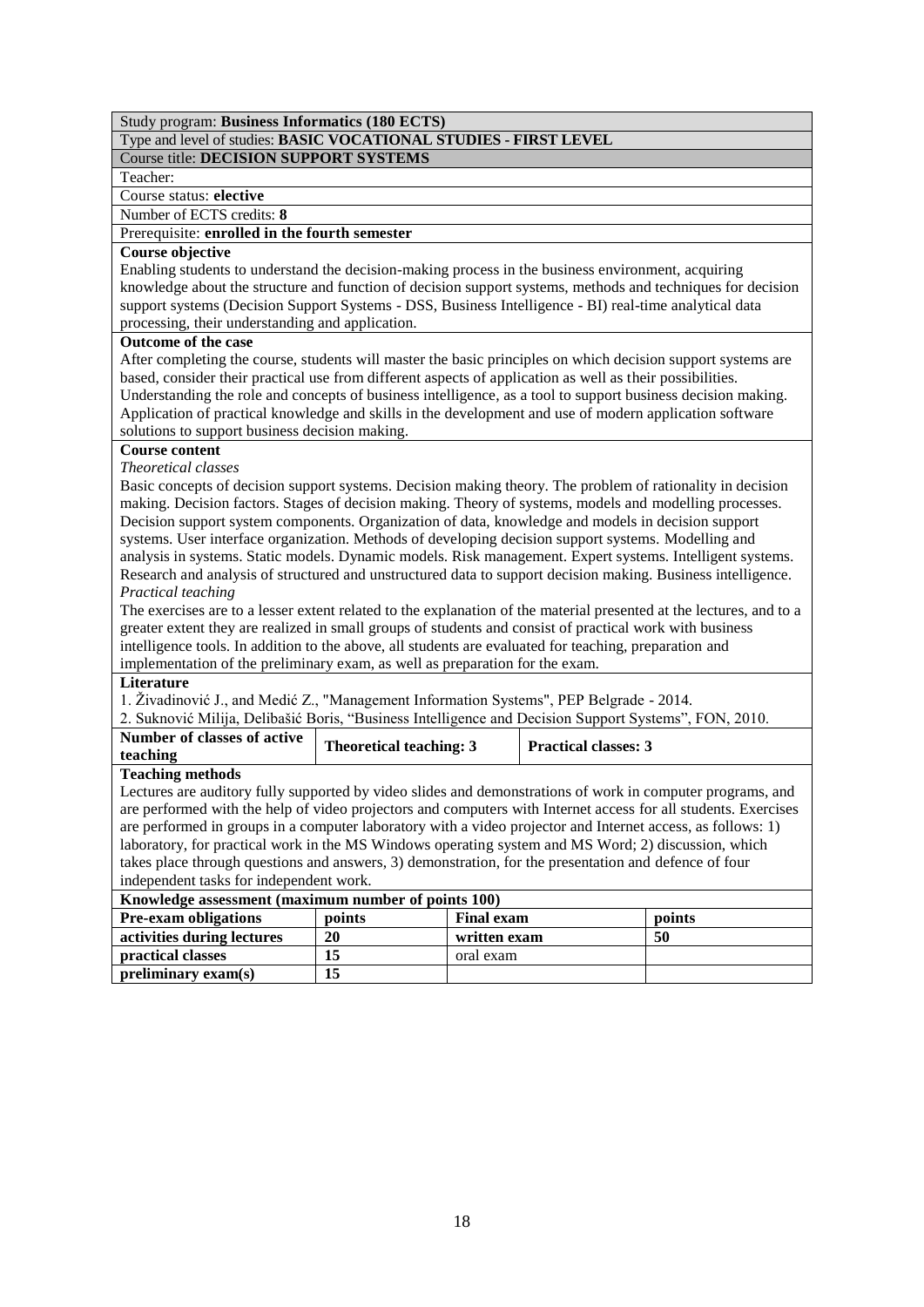Type and level of studies: **BASIC VOCATIONAL STUDIES - FIRST LEVEL**

## Course title: **MULTIMEDIA SYSTEMS**

Teacher:

Course status: **required**

Number of ECTS credits: **7**

## Prerequisite: **enrolled in the fifth semester**

**Course objective:** The aim of the course is to train students to independently make presentations of sufficient quality so that, when they complete their studies, they can make them and offer them to the market. Since students are trained to be able to combine text, sound, image, animations and recorded materials with appropriate quality after training during these studies, they have enough knowledge to be able to independently create multimedia presentations. During the lecture, students are trained in the basic elements of design, design methodology and basic aesthetic criteria in order for multimedia presentations to meet market demands. **Course outcome:** In this course, students will be introduced to multimedia stems, learn to create multimedia

content and know the basic elements of multimedia information systems.

## **Course content**

*Theoretical classes:* Introduction to multimedia. Multimedia development and definition of basic concepts. Multimedia elements: digital text, hypertext, hypermedia (text, hypertext, navigators, hypertext writing languages, visualization, tags). Multimedia graphics (vector and raster, development tools). Electronic sound digitization of sound (modulation). Video - video digitization (video encoding methods, animation, compression and decompression methods). Animation. Multimedia development tools. Macromedia Director. Macromedia Flesh. Preparation of multimedia editions and presentations. Integration of multimedia content into WEB pages. Network protocols for multimedia services. Object oriented multimedia. Data modelling in time-oriented media. Multimedia information systems. Search in multimedia information systems. *Practical classes*: Basics, terms and conventions related to making multimedia presentations. Creating a WEB multimedia presentation and applying HTML and CSS standards and syntax.

## **Literature**

1. Starčević, D., Multimedia information systems, Fon, Belgrade, 2005.

2. Vaughan, T., Master of Multimedia, Computer Library, Čačak, 2002.

| Number of classes of active<br>teaching                                                                         | <b>Theoretical teaching: 2</b> |                   | <b>Practical classes: 2</b> |        |  |
|-----------------------------------------------------------------------------------------------------------------|--------------------------------|-------------------|-----------------------------|--------|--|
| Teaching methods: Lectures are regularly followed by presentations, animated presentations, recorded            |                                |                   |                             |        |  |
| materials. In particular, computer components that are important in this area are shown and demonstrated. This  |                                |                   |                             |        |  |
| applies in particular to data acquisition components (motion capture, sound recording, image recording, film    |                                |                   |                             |        |  |
| recording). In the exercises, students are trained to work with software tools so that they are finally able to |                                |                   |                             |        |  |
| make a complete multimedia Internet-oriented presentation.                                                      |                                |                   |                             |        |  |
| Knowledge assessment (maximum number of points 100)                                                             |                                |                   |                             |        |  |
| <b>Pre-exam obligations</b>                                                                                     | points                         | <b>Final exam</b> |                             | points |  |
| activities during lectures<br>50<br>20<br>written exam                                                          |                                |                   |                             |        |  |
| 15<br>practical classes<br>oral exam                                                                            |                                |                   |                             |        |  |
| preliminary exam(s)                                                                                             | 15                             |                   |                             |        |  |
| seminar paper(s)                                                                                                |                                |                   |                             |        |  |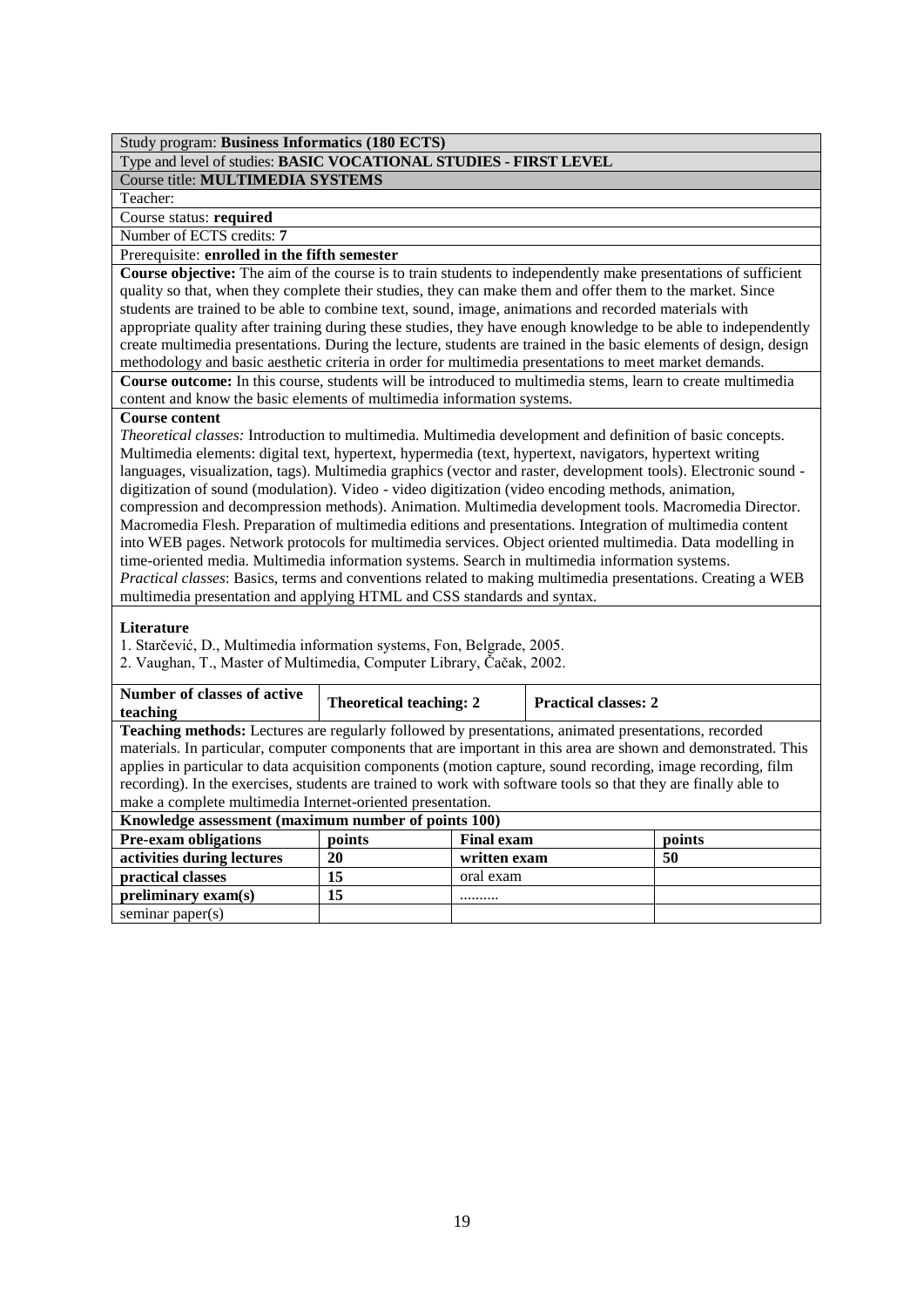## **Economics in the business-industrial system (180 ECTS); Management in the business-industrial system (180 ECTS); Business Informatics (180 ECTS)**

Type and level of studies: BASIC VOCATIONAL STUDIES - FIRST LEVEL

## Course title: **ENTREPRENEURSHIP**

Teacher (Surname, middle initial, name):

## Course status: **required**

Number of ECTS credits: **8**

## Prerequisite: **enrolled in the fifth semester**

## **Aim of the course**

The goal is to master the basic knowledge of ways and means of generating ideas for new ventures and improving business, with checking their validity and implementation.

## **Outcome of the course**

After passing the exam, the student *knows* the basic elements of designing an entrepreneurial venture and its realization, *understands* the role of entrepreneurship in the context of business production system management, and *can demonstrate* competence on the example of defining the necessary measures to implement the selected idea.

## **Course content**

*Theoretical classes:*

Entrepreneurship and management, insight and diagnosis of the business situation, collection of relevant information on latent opportunities in the immediate and wider environment, purposeful selection of ideas based on the adopted criteria on possible courses of action, orientation analysis of available resources (financial, human, material, etc.) rough "assessments of the reality of selected ideas, analysis of the situation in the relative environment - inside or outside the production business system, from the point of view of time constraints in terms of speed of implementation, decision making, business plan or project concept, activation of available resources, nomination of responsible person, establishment system for monitoring and coordination of implementation, analysis of the achievement of results. *Practical teaching:*

Visit to entrepreneurial organizations. Case studies on practical examples. Practical examples from the domain of initialization of entrepreneurial venture. Preparation of theoretical seminar papers on the topics: Preparation of the founding act of the company, Development of a business plan. Evaluation and analysis of realized teaching. Preparation and implementation of the preliminary exam and preparation for the exam.

## **Literature**

Basic literature

1. Karavidić, S. and a group of authors, 2016, Entrepreneurship, PEP, Belgrade

Supplementary literature

1. Grozdanić, R., Entrepreneurship, TF Čačak, 2005.

2. Pavličić M., 2005, Small Business Management, ICIM +, Kruševac.

3. Sajfert, Z., Entrepreneurship, TF, Zrenjanin 2004.

| Number of hours of active teaching (distance learning consultations) |               |                         |                          |                 | Other   |
|----------------------------------------------------------------------|---------------|-------------------------|--------------------------|-----------------|---------|
|                                                                      | Lectures: $3$ | Practical<br>classes: 3 | Other forms of teaching: | Study research: | classes |

### **Teaching methods**

Lectures are performed auditorily by presenting the teaching contents. Exercises are performed as: 1. demonstration, organized visits to companies as successful entrepreneurial ventures; 2. auditory, issuing seminar assignments by groups of students, 3. consultative, for mentoring during the preparation of seminar papers, 4. demonstrative, for the presentation and defence of seminar papers.

| Knowledge assessment (maximum number of points 100)                  |    |              |    |  |  |
|----------------------------------------------------------------------|----|--------------|----|--|--|
| <b>Pre-exam obligations</b><br><b>Final exam</b><br>points<br>points |    |              |    |  |  |
| <b>Preparation for classes and attendance</b>                        | 20 | written exam | 50 |  |  |
| Theoretical seminar paper                                            |    | oral exam    |    |  |  |
| <b>Preliminary exam</b>                                              |    | practical    |    |  |  |
| Preparation for presentation and defence of the paper                |    |              |    |  |  |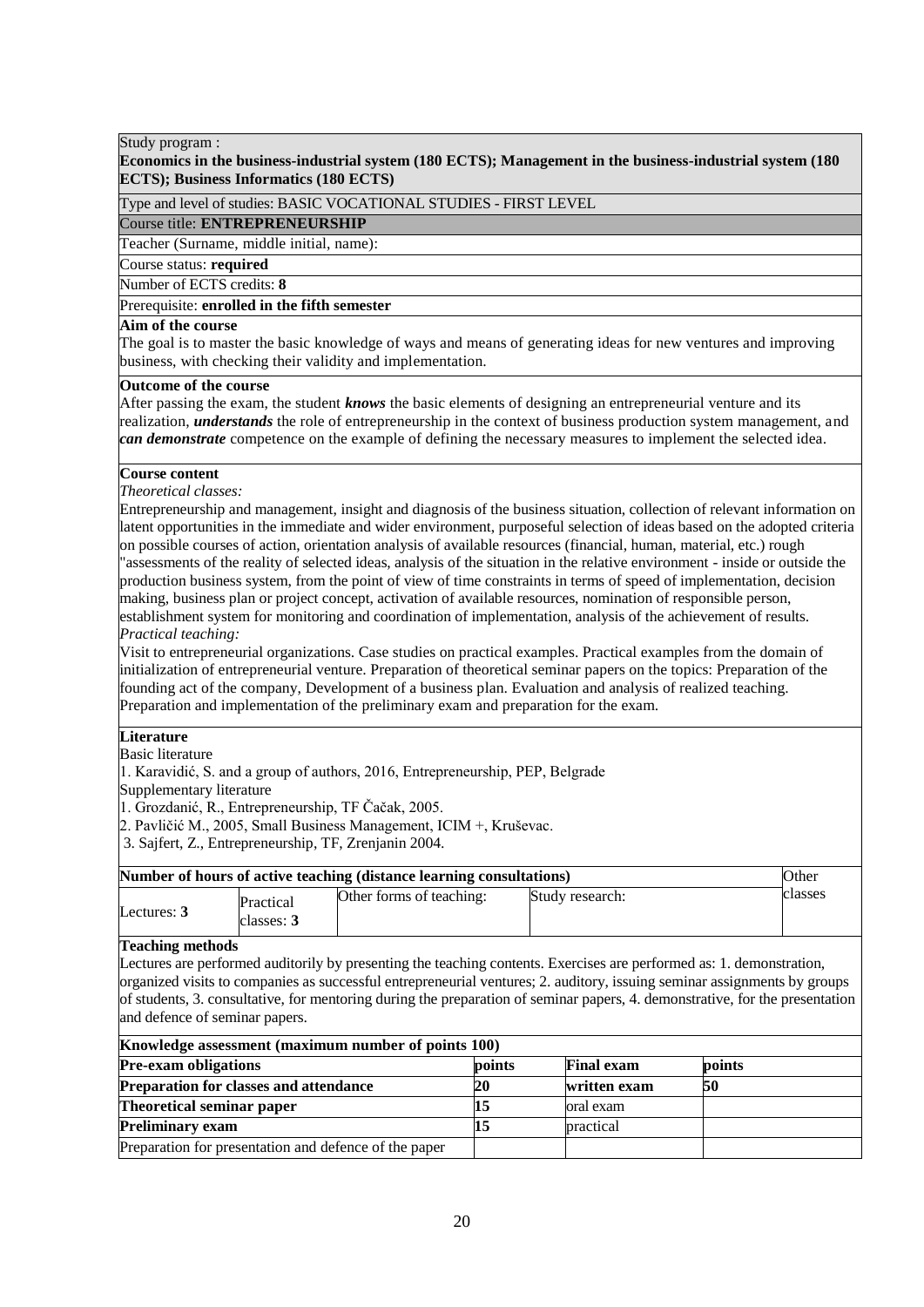## **Economics in the business-industrial system (180 ECTS); Management in the business-industrial system (180 ECTS); Business Informatics (180 ECTS); Tourism and Catering (180 ESPB);**

## Type and level of studies: **BASIC VOCATIONAL STUDIES - FIRST LEVEL**

## Course title: **ORGANIZATION OF ENTERPRIZES**

Teacher (Surname, middle initial, name):

## Course status: **elective**

Number of ECTS credits: 8

## Prerequisite: **enrolled in the fifth semester**

## **The aim of the course**

The goal is to master the knowledge about the development of thoughts about organizing and consequently in the constitution of business functions within the business-production system.

## **Outcome of the course**

After passing the exam, the student *knows* the basic concepts of the status and organization of the company, *understands* the purposefulness of the division into business functions and their contribution to achieving goals, and *can demonstrate* the ability to create organization charts of the company.

## **Course content**

*Theoretical classes:*

Basic concepts, presentation of the theory of organization - classical, neoclassical, modern and contingent, economic entities, normative regulations of production companies, forms of production companies - related to limited liability, functional structuring - business and managerial functions, characteristic business functions, development and research, marketing , production, procurement, sales, finance, accounting, personnel, forms of organization - sector, service, etc. *Practical teaching:*

Publishing seminar papers for students' independent work. Preparation of a practical seminar work on the topic: Macro and micro organizational schemes of companies from the environment and a description of their functions. Consultations during the preparation, presentation and defence of seminar papers. Visit to Pilot Factories. Evaluation and analysis of realized teaching. Preparation and implementation of the preliminary exam and preparation for the

# exam.

## **Literature**

Basic literature

1. Stevanović, M., Lukić, Lj., Gajić, A., Organization of the company, ICIM, Kruševac, 2015.

Supplementary literature

1. Petković, M., Janićijević, N., Bogićević, M, B., Organization, Faculty of Economics, Belgrade, 2009.

- 2. Stanković R., Bojković R., Radojević Z., Organizational design, PEP, Belgrade 2011.
- 3. Bulat, V., Bojković, R., Organization of the company, ICIM plus, Kruševac, 2008.

| Number of classes of active teaching (distance learning consultations) |                         |                                          |  |               |
|------------------------------------------------------------------------|-------------------------|------------------------------------------|--|---------------|
| Lectures: $3$                                                          | Practical<br>classes: 3 | Other forms of teaching: Study research: |  | Other classes |

## **Teaching methods**

Lectures are auditory, performed with all students in the amphitheatre, and accompanied by video presentations. Exercises are performed in groups of students in the auditorium as: 1. classroom, where certain topics from the lecture are explained, instructions are given for the preparation of a seminar paper; 2. consultative, within which consultations are conducted for the preparation of seminar papers; 3. demonstrative, for the presentation and public defence of seminar papers by students; 4. demonstration, to present the business of Pilot Factory.

| Knowledge assessment (maximum number of points 100)                  |    |              |    |  |  |  |
|----------------------------------------------------------------------|----|--------------|----|--|--|--|
| <b>Pre-exam obligations</b><br><b>Final exam</b><br>points<br>points |    |              |    |  |  |  |
| <b>Preparation for classes and attendance</b>                        | 20 | written exam | 50 |  |  |  |
| <b>Practical seminar work</b>                                        |    | oral exam    |    |  |  |  |
| <b>Preliminary exam</b>                                              |    | practical    |    |  |  |  |
| Preparation for presentation and defence of the paper                |    |              |    |  |  |  |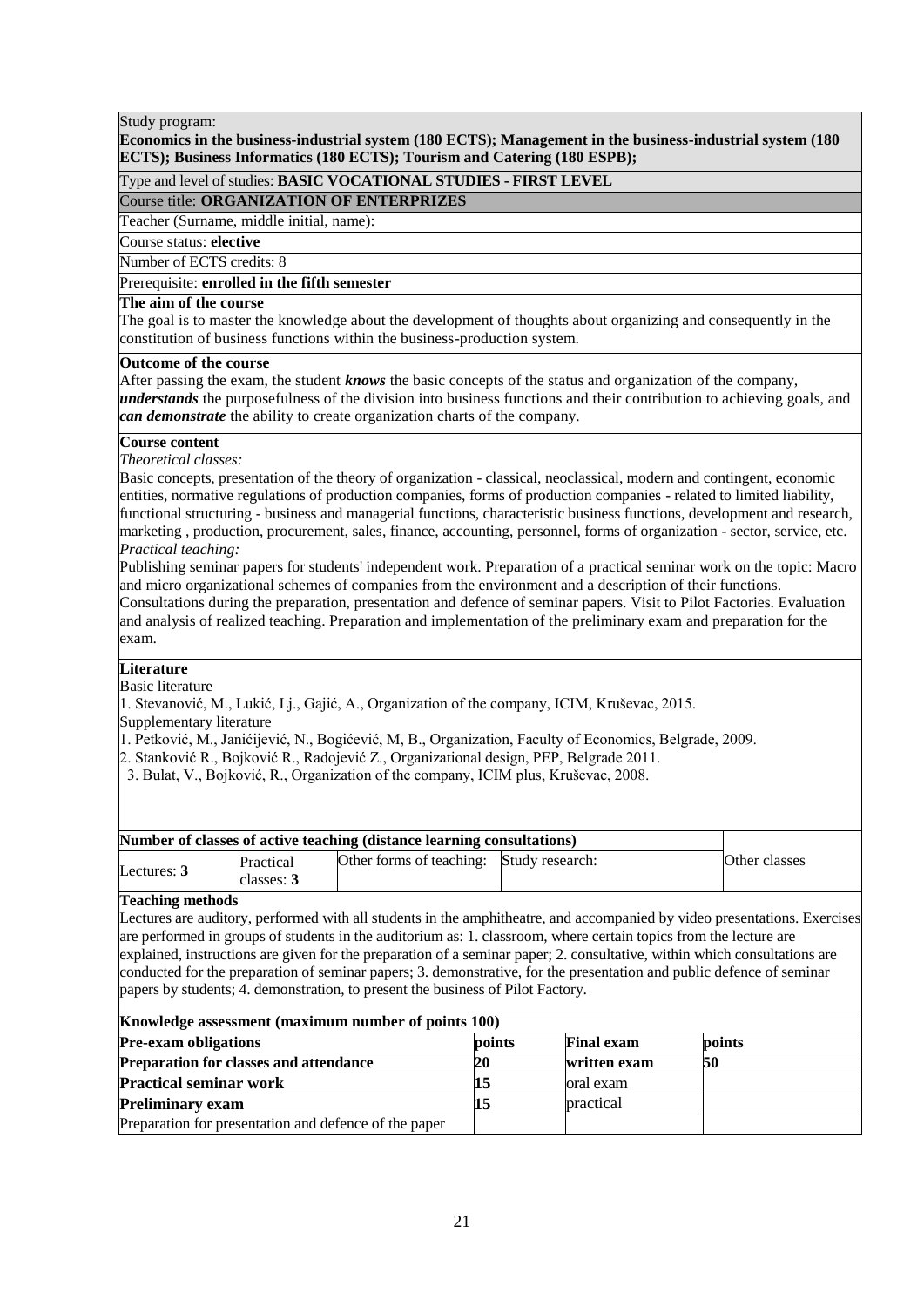## **Economics in the business-industrial system (180 ECTS); Management in the business-industrial system (180 ECTS); Business Informatics (180 ECTS); Tourism and Catering (180 ESPB);**

## Type and level of studies: **BASIC VOCATIONAL STUDIES - FIRST LEVEL**

## Course title: **ELECTRONIC BUSINESS**

Teacher (Surname, middle initial, name):

## Course status: **elective**

## Number of ECTS credits: 8

Number of ECTS credits: 8<br>Prerequisite: Elective course chosen, enrolled in 5th semester and Passed exam of the course Information Course status: required **Systems**

## **The aim of the course**

The goal is to master the knowledge of using the INTERNET to improve the elements of business.

## **Outcome of the course**

After passing the exam, the student knows how to make contact with a partner via the INTERNET, understands the nature of the changed conditions for doing business via the INTERNET, and can demonstrate finding a supplier of goods / services via the INTERNET.

## **Course content**

*Theoretical classes:*

Possibilities of using the INTERNET in current business, INTERNET services, computer connection, e-mail, Internet search, telnet - interactive distance communication, remote conferences, multimedia support, Websites as a basis for mutual acquaintance of partners, virtual traffic of goods and service, virtual banking, electronic coin, internet marketing, legal aspects of doing business via the INTERNET, data protection, virus protection.

## *Practical teaching:*

Exercises - Payment cards and electronic payment transactions. Internet banking. E-business security. Digital signature and certificate. Electronic money and electronic payment systems. Smart cards. M-commerce services and applications. Internet business models. Opening a store on the Web. Opening a bank account for online trading. Laboratory exercises - Practical examples on auditory exercises of processed material. Independent elaboration and defence of the task for independent work on the mentioned topics from the auditory exercises. Evaluation and analysis of realized teaching. Preparation and implementation of the preliminary exam and preparation for the exam.

## **Literature**

Basic literature

1. Živadinović, J., Radovanović, S., Medić, Z., Electronic business, PEP Belgrade, 2015.

Supplementary literature

1. Ranđić, S., Skorup, A., Doing business over the Internet, ICIM plus, Kruševac, 2008

- 2. Čekerevac, Z, Internet technologies and Internet business, ICIM plus, Kruševac, 2009
- 3. Anucojić D, Internet and electronic business, USEE, Prometej, Novi Sad, 2008.

| Number of classes of active teaching (distance learning consultations) |                         |                          |                 | Other classes |
|------------------------------------------------------------------------|-------------------------|--------------------------|-----------------|---------------|
| Lectures: $2$                                                          | Practical<br>classes: 2 | Other forms of teaching: | Study research: |               |

## **Teaching methods**

Lectures are auditory, and are performed with the help of video projectors and computers with Internet access, in the amphitheatre with all students. Exercises are performed in small groups in a computer laboratory with a video projector and Internet access, as: 1) demonstration, to present the infrastructure and systems of Internet business; 2) practical, making four tasks of independent work on a computer in the laboratory, from the covered fields.

| Knowledge assessment (maximum number of points 100)   |           |                   |        |  |  |
|-------------------------------------------------------|-----------|-------------------|--------|--|--|
| <b>Pre-exam obligations</b>                           | points    | <b>Final exam</b> | points |  |  |
| <b>Preparation for classes and attendance</b>         | <b>20</b> | written exam      |        |  |  |
| <b>Tasks for independent work</b>                     |           | oral exam         |        |  |  |
| <b>Preliminary exam</b>                               |           | practical         | 50     |  |  |
| Preparation for presentation and defence of the paper |           |                   |        |  |  |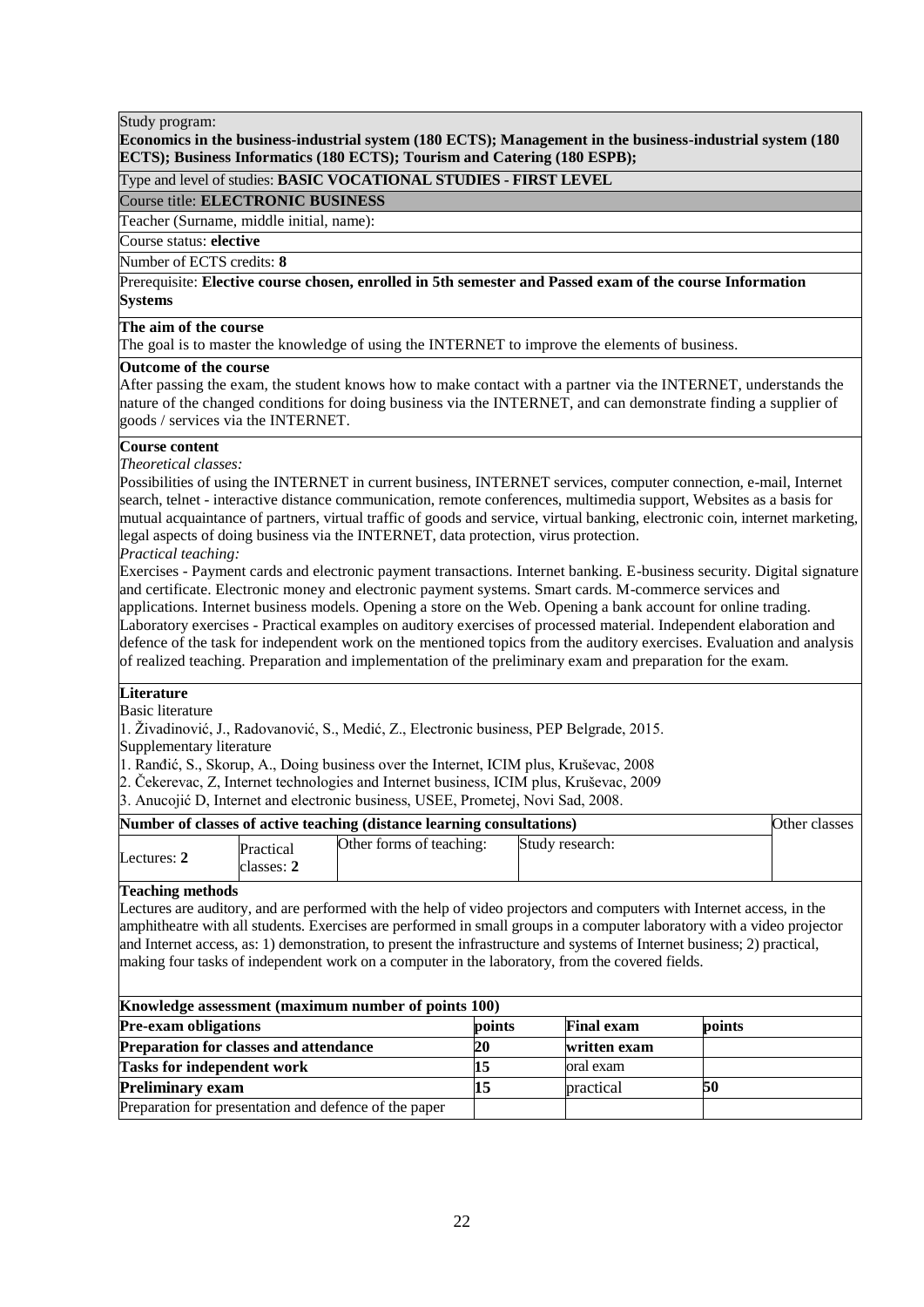## **Economics in the business-industrial system (180 ECTS); Management in the business-industrial system (180 ECTS); Business Informatics (180 ECTS); Tourism and Catering (180 ESPB);**

## Type and level of studies: **BASIC VOCATIONAL STUDIES - FIRST LEVEL**

## Course title: **ECOLOGICAL MANAGEMENT**

Teacher (Surname, middle initial, name):

## Course status: **elective**

Number of ECTS credits: **7**

## Prerequisite: **chosen elective course and enrolled in the 5th semester**

## **The aim of the course**

The goal is to master the knowledge related to ensuring environmental protection during production.

## **Outcome of the course**

After passing the exam, the student knows the basic elements of human pollution, understands the severity of the consequences of insufficient protection of the human environment, and can demonstrate competence on the example of reacting to the disorder in relation to the standard of human pollution.

## **Course content**

## *Theoretical classes:*

Basic pollutants, environmental monitoring systems, basic standard values for relevant pollutants, measuring instruments, preventive and corrective measures to eliminate harmful effects, organizing systematic monitoring of pollution in the company, the responsibility of managers to take protective measures, economic consequences insufficient protection.

## *Practical teaching:*

Examples on which the current problems of business and environmental conditions are analysed. Deeper elaboration of the content of the lectures, which refers to the identification of the basic environmental problem, determining the possible consequences for the environment and defining measures to minimize environmental risk. Introduction to ways and tools of environmental risk management. Preparation of a practical seminar work on the topic of Environmental Impact Assessment. Individual mentoring work related to the preparation of a seminar paper. Evaluation and analysis of realized teaching. Preparation and implementation of the preliminary exam and preparation for the exam.

## **Literature**

Basic literature

1. Milanović, J., 2012, Environmental Management - Manual, ICIM, Kruševac

2. Tomić, A., 2015, Environmental Management, PEP, Belgrade

Supplementary literature

1. Milosavljević, Z., Ecological management in business systems, ICIM plus, Kruševac, 2008.

 2. Bell, S., Morse, S., 2003., Measuring sustainability, Learning by doing, Earthscan, Sterling VA, London Hillary, R ,. 2001., The CBI Environmental management handbook-challenges for business, Sterling, London

| Number of classes of active teaching (distance learning consultations) |            |                                          |  |               |
|------------------------------------------------------------------------|------------|------------------------------------------|--|---------------|
| Lectures: $2$                                                          | Practical  | Other forms of teaching: Study research: |  | Other classes |
|                                                                        | classes: 2 |                                          |  |               |

#### **Teaching methods**

Lectures are conducted through classroom teaching with the help of a video projector. Exercises are performed by a combination of auditory, consultative and demonstrative teaching, as follows: - classroom teaching, for the analysis of case studies, elaboration of lecture content and publication of seminar papers; - consultative, for mentoring during the preparation of the seminar paper; - Demonstration classes, for presentation and defence of seminar papers.

| Оцена знања (максимални број поена 100)               |           |                   |        |  |  |
|-------------------------------------------------------|-----------|-------------------|--------|--|--|
| <b>Pre-exam obligations</b>                           | points    | <b>Final exam</b> | points |  |  |
| <b>Preparation for classes and attendance</b>         | <b>20</b> | written exam      | 50     |  |  |
| <b>Practical seminar work</b>                         |           | oral exam         |        |  |  |
| <b>Preliminary exam</b>                               |           | practical         |        |  |  |
| Preparation for presentation and defence of the paper |           |                   |        |  |  |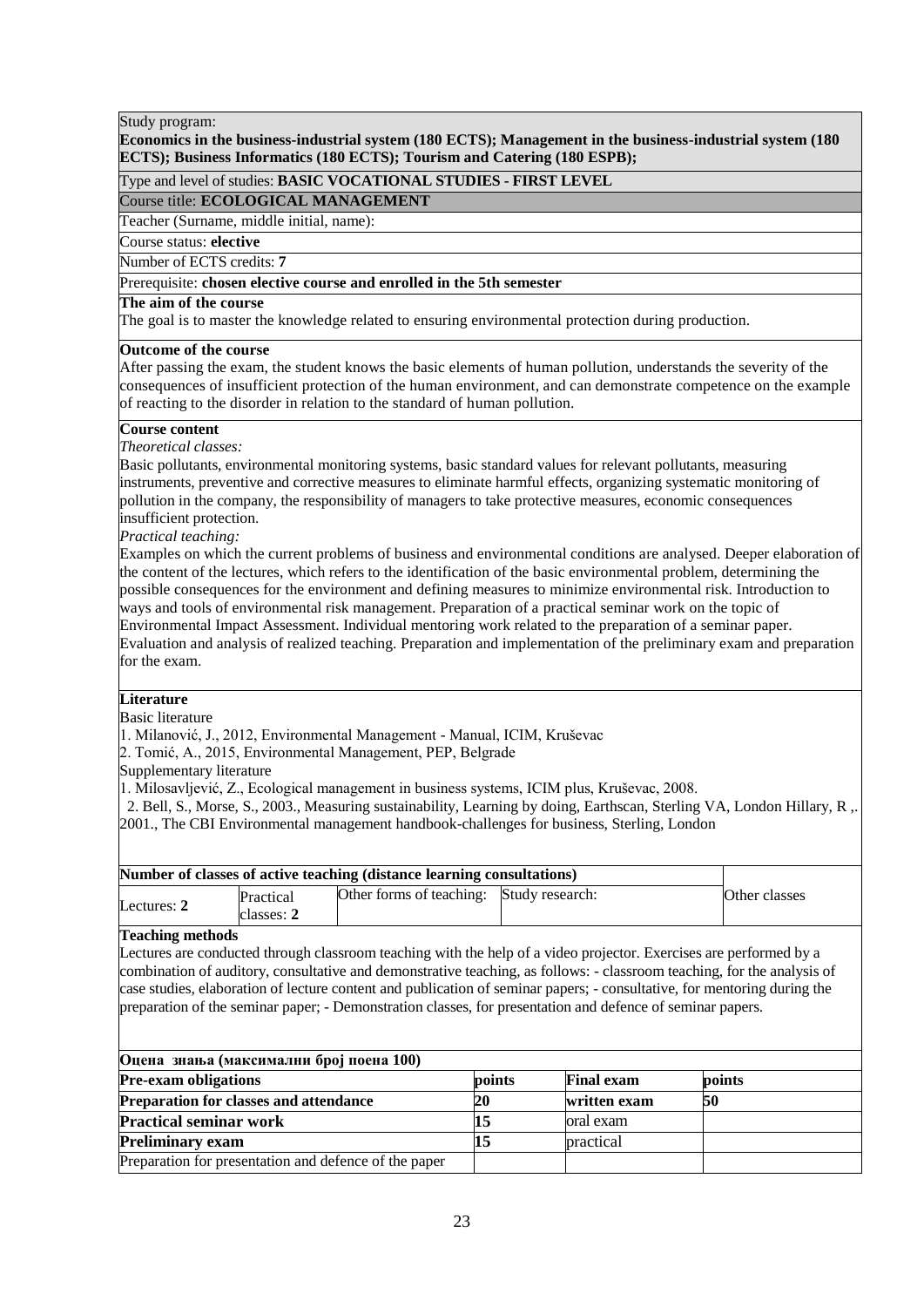## **Economics in the business-industrial system (180 ECTS); Management in the business-industrial system (180 ECTS); Business Informatics (180 ECTS); Tourism and Catering (180 ESPB);**

## Type and level of studies: **BASIC VOCATIONAL STUDIES - FIRST LEVEL**

## Course title: **INNOVATION THEORY**

Teacher (Surname, middle initial, name):

## **The Course status: elective**

Number of ECTS credits: 7

# Number of ECTS credits: 7<br>Prerequisite: **chosen elective course and enrolled in the 5th semester**

# The aim of the course

The goal is for students to acquire knowledge of the basic elements of the innovation process in order to train them for the practical implementation of the same in the company.

## **Outcome of the course**

After passing the exam, the student knows the basic concepts of the innovation process and successfully implemented examples of innovation, understands the differences between individual concepts of innovation, and can demonstrate competence on the example of measuring innovation in the company.

## **Course content**

*Theoretical classes:*

The concept and definitions of innovation. The importance of innovation for the enterprise, economy and society. Successful innovation through case studies. Basic concepts of innovation. Innovation as change. Innovation as an achievement. Innovation as a consequence of achievement. Innovation as dynamic capacity. Classification and typology of innovation. Purely technological innovation. Innovation of another kind. Innovation process. Creative process. Invention. Tools to encourage creative thinking. Realization of invention. Diffusion of innovation. Methodology for measuring innovation. Subjective and objective approach for measuring innovation. *Practical teaching:*

Further elaboration and Closer explanation of topics covered in lectures. Case studies of successfully implemented innovations. Preparation of theoretical seminar papers on topics covered in lectures. Giving instructions, consultations and defence of seminar paper. Evaluation and analysis of realized teaching. Preparation and implementation of the preliminary exam and preparation for the exam.

## **Literature**

Basic literature

1. Krstić M., 2015, Innovation Management, PEP, Belgrade

2. Krstić M., Skorup A., 2011, Theory of Innovation, textbook, ICIM, Kruševac

Supplementary literature

1. Krstić, M., Innovations, theory and practice, textbook, ICIM plus, Kruševac, 2009.

 2. Drucker P., Innovations and Entrepreneurship, Practice and Principles, II edition, Grmeč - Economic Review, Belgrade, 1996.

## **Number of classes of active teaching (distance learning consultations)**

|             |           | o                        |                 |               |
|-------------|-----------|--------------------------|-----------------|---------------|
| Lectures: 2 | Practical | Other forms of teaching: | Study research: | Other classes |
|             | classes:  |                          |                 |               |

## **Teaching methods**

Lectures are performed in class for all students by presenting the teaching content with the help of a video projector. Exercises are performed: 1. auditory, where the analysis of case studies and issuance of seminar assignments by groups of students, 2. consultative, where mentoring takes place during the preparation of seminar papers, 4. demonstrative, for the presentation and defence of seminar papers.

| Knowledge assessment (maximum number of points 100)   |                 |              |                             |  |  |  |
|-------------------------------------------------------|-----------------|--------------|-----------------------------|--|--|--|
| <b>Pre-exam obligations</b>                           | <b>Pre-exam</b> | Pre-exam     | <b>Pre-exam obligations</b> |  |  |  |
| <b>Preparation for classes and attendance</b>         | 20              | written exam | 50                          |  |  |  |
| Theoretical seminar paper                             |                 | oral exam    |                             |  |  |  |
| <b>Preliminary exam</b>                               |                 | practical    |                             |  |  |  |
| Preparation for presentation and defence of the paper |                 |              |                             |  |  |  |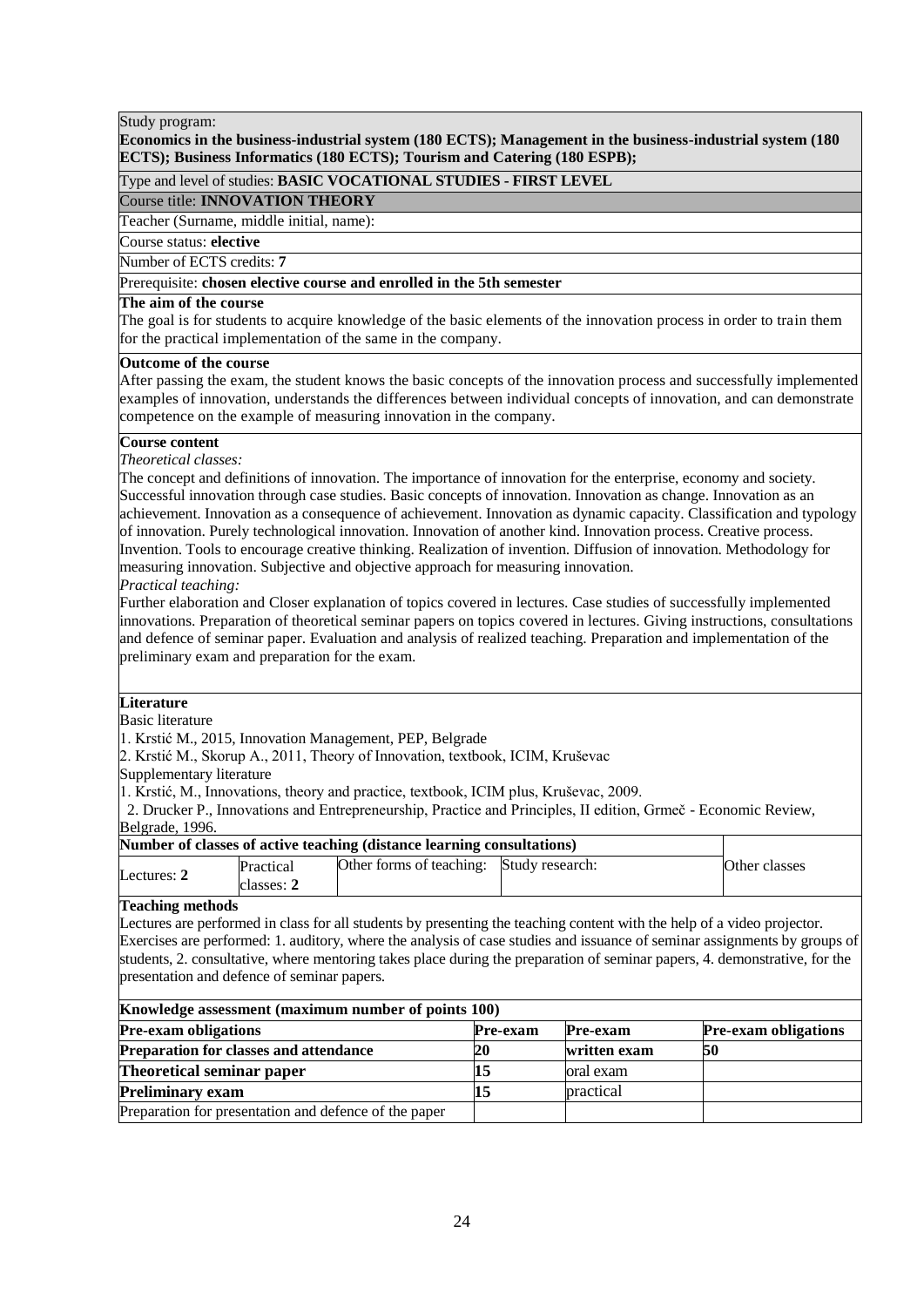## Study program: **Business Informatics (180 ECTS)** Type and level of studies: **BASIC VOCATIONAL STUDIES - FIRST LEVEL** Course title: **ELECTRONIC DOCUMENT MANAGEMENT**

Teacher:

Course status: **elective**

Number of ECTS credits: **8**

Prerequisite: **enrolled in the sixth semester**

## **Course objective**

The aim of the course is to enable students to understand the principles, rules and methods of document management, design of business processes and supporting documentation as well as the application of appropriate software solutions for document management in the business system.

## **Outcome of the course**

After completing the course and passing the exam, the student is introduced to the tools and techniques for the development of digital archives and document management systems and is able to apply and maintain digital archive systems and document management systems.

## **Course content**

## *Theoretical classes*

Digital archives: concept, overview of characteristics. Document models: Flat, structured, multilingual, multimedia. Document collection models: centralized, distributed. Document storage. Search document collections: search models, query languages, indexes, user interaction, and implementation. Metadata and collection in distributed collections. Collaboration of users on the formation of documents. Standards in the field of digital archives and document management.

## *Practical teaching*

The exercises provide closer explanations of the material covered in the lectures. Practical examples of document models and document collections are presented. Students do practical seminar work using software document management software in the business system. Demonstration of competence for practical work. Teaching evaluation. Preparation and realization of the preliminary exam and preparation for the exam.

## **Literature**

1. S. D. Lazarević: Document Management, scripts, FON, Belgrade, 2012.

2. Rockley, A., Managing Enterprise Content: A Unified Content Strategy, 2002, New Riders

| Number of classes of active<br>teaching | <b>Theoretical classes: 3</b> | <b>Practical classes: 3</b> |
|-----------------------------------------|-------------------------------|-----------------------------|
| <b>Teaching methods</b>                 |                               |                             |

Lectures are auditory, fully supported by video slides and demonstrations of work in computer programs, and are performed with the help of video projectors and computers with Internet access with all students. Exercises are performed in groups in a computer laboratory with a video projector and Internet access, as follows: 1) laboratory, for practical work in the MS Windows operating system and MS Word; 2) discussion, which takes place through questions and answers, 3) demonstration, for the presentation and

defence of four independent tasks for independent work. **Knowledge assessment (maximum number of points 100) Pre-exam obligations points Final exam points activities during lectures 20 written exam 50 practical classes 15** oral exam **Preliminary exam(s) 15** *..........* seminar paper(s)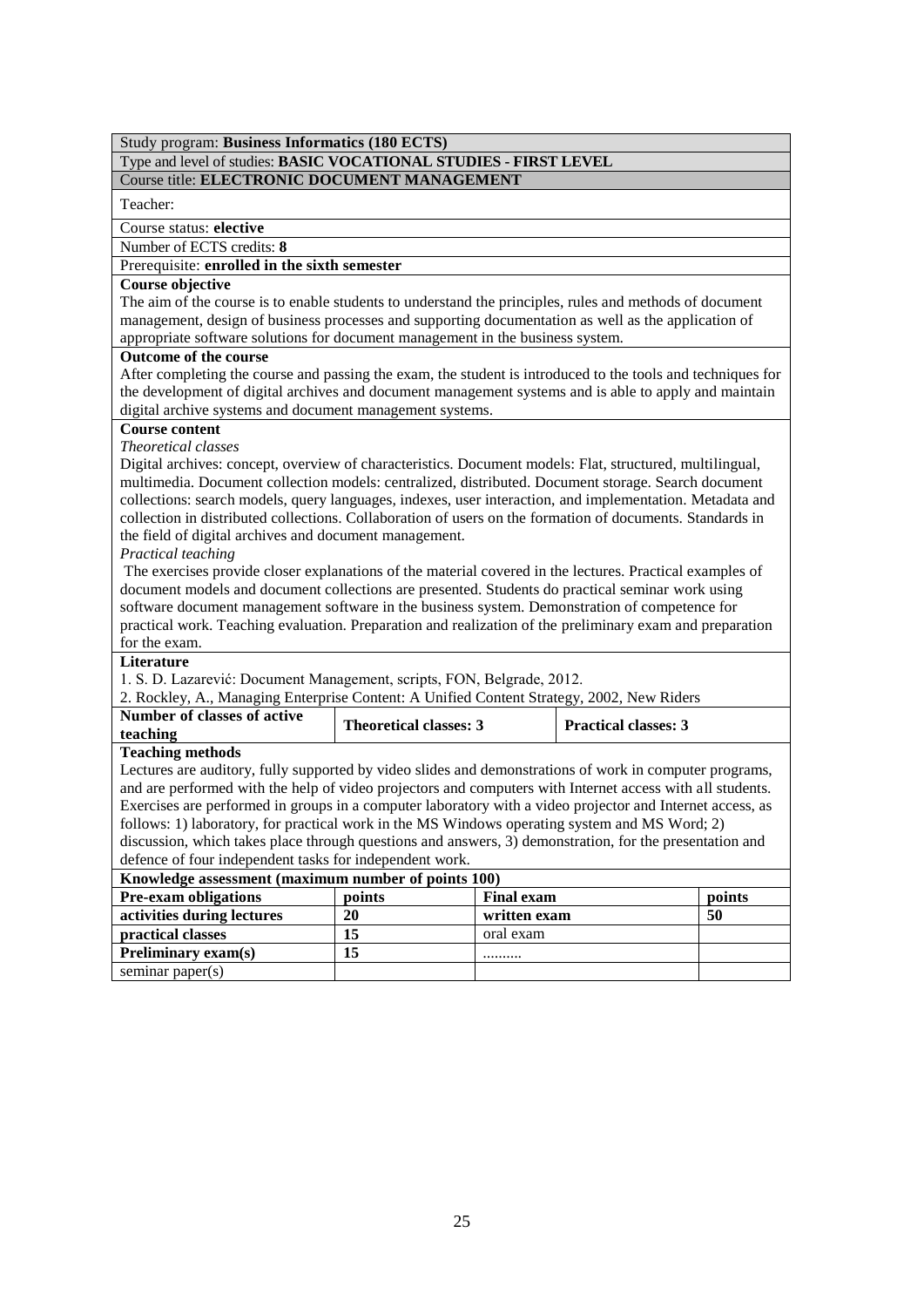## Type and level of studies: **BASIC VOCATIONAL STUDIES - FIRST LEVEL** Course title: **TECHNOLOGIES FOR WORK AND DISTANCE LEARNING**

## Teacher:

Course status: **elective**

Number of ECTS credits: **8**

Prerequisite: **enrolled in the sixth semester**

## **Course objective**

The goal is to get acquainted with the ways of performing distance work using modern information technologies, their advantages and disadvantages, mastering technologies and systems for business communication, teamwork and distance coordination, with the specifics of corporate learning.

#### **Outcome of the course**

After passing the exam, the student knows the possibilities, expediency and benefits of applying information technology in managerial practice for work and distance learning, understands the essence and importance of Internet services and mobile telephony services in these types of future work and can demonstrate the possibilities of software tools for work and learning

## at a distance.

**Course content** *Theoretical classes:*

History and reasons for the emergence of teleworking. Advantages and disadvantages of teleworking. Range of remote work jobs. Organization of telework. Computer support for remote work. Internet services and mobile telephony services in the function of remote work. Video conferencing and application sharing as forms of remote work. Real-time product development team. Project, document, time and teamwork management - remote coordination. Work and distance learning in a "learning organization". Communication model of teamwork and distance learning. Adaptive hypermedia systems and e-learning systems. Specifics of corporate learning. *Practical teaching:*

Remote software overview. Software and web services for working on a remote computer and providing computer support remotely. Tools for video conferencing, teamwork and seminars via the web service. Web 2.0 tools for teamwork and non-formal learning (wiki pages, sharing, tagging, automatic indication of change and co-creation of content for work and training). Project, document and teamwork management software. Courseware tools - structure and areas of application (Blackboard, WebCT, ATutor, Moodle). Work in course authoring tools (CourseLab). Evaluation and analysis of realized teaching. Preparation and implementation of the preliminary exam and preparation for the exam.

#### **Literature**

Basic literature

1. Turban, E., Mclean, E., Wetherbe, J., Information technology for management - transforming business into a digital economy, Department of Textbooks and Teaching Aids, Belgrade, 2003

2. Nikolić, Z., Milosavljević, B., Nikolić, M .: Teleworking - a form of work for the future, XV Conference on Computer Science and Information Technologies - YU INFO 2009, Kopaonik, March 2009.

3. http://en.wikipedia.org/wiki/Collaborative\_software, Collaborative software

Supplementary literature

1. Milosavljevic, B., Nikolic, Z., Mikaric, B., Virtual-Classroom Free Software - The Comparative Analysis, 16th Telecommunications forum TELFOR 2008, Proceedings on CD-ROM, pp 882-885, Belgrade, Serbia

2. Horton, W., Horton, K., E-learning Tools and Technologies, A consumer's guide for trainers, teachers, educators, and instructional designers, Willey Publishing, Inc., Indianapolis, Indiana, USA, 2003

3. Nikolić, Z., Communication Technologies, Textbook, ICIM plus, Kruševac, 2004.

4. Zara, O., Managing Collective Intelligence, Toward a New Corporate Governance, M2 Editions (French ed.)

(http://www.axiopole.com/pdf/Managing\_collective\_intelligence.pdf)

## **Number of classes of active teaching**

| <b>Lectures:3</b> | <b>Theoretical</b><br>classes: 5 | <b>Practical classes: 5</b> |  | <b>Other classes</b> |
|-------------------|----------------------------------|-----------------------------|--|----------------------|
| --<br>$\cdot$ .   |                                  |                             |  |                      |

#### **Teaching methods**

Lectures are auditory, fully supported by video slides and demonstrations of work in computer programs, and are performed with the help of video projectors and computers with Internet access, in the amphitheatre with all students. Exercises are performed in groups in a computer laboratory with a video projector and Internet access, as follows: 1) laboratory, to present work in software for working on a remote computer, for teamwork (webware) - web conferencing, Web 2.0 tools and team management teleworking; 2) discussion, which takes place through questions and answers, 3) independent elaboration of four tasks that students perform in programs demonstrated in exercises, on a computer in the laboratory.

| Knowledge assessment (maximum number of points 100) |    |              |     |  |  |
|-----------------------------------------------------|----|--------------|-----|--|--|
| points<br>points<br>points<br>points                |    |              |     |  |  |
| <b>Preparation for classes and attendance</b>       | 20 | written exam |     |  |  |
| An independent work task                            |    | oral exam    |     |  |  |
| Preliminary exam                                    |    | practical    | -50 |  |  |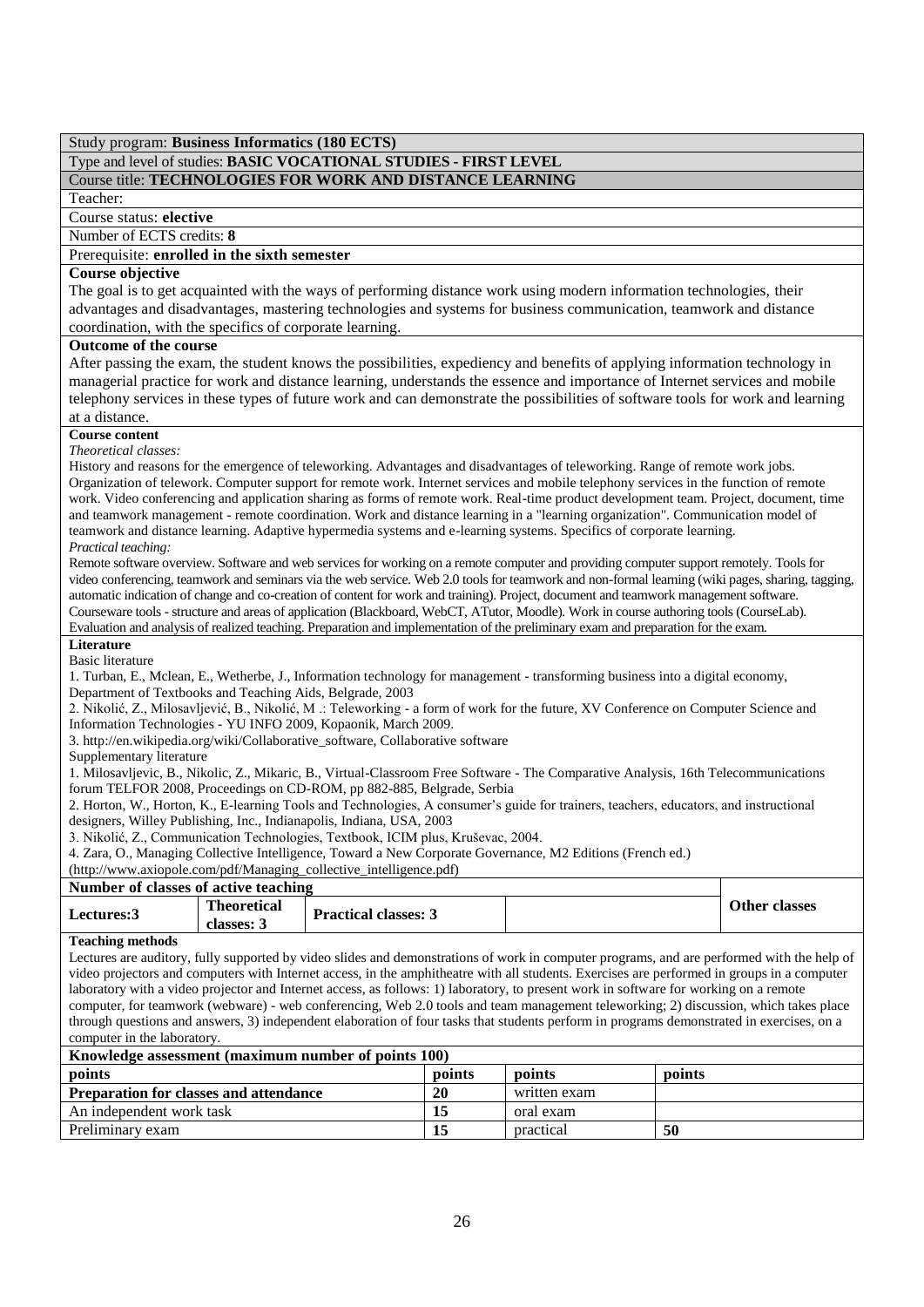# Type and level of studies: **BASIC VOCATIONAL STUDIES - FIRST LEVEL**

# Course title: **SECURITY AND PROTECTION OF INFORMATION AND SYSTEMS**

## Teacher:

Course status: **required**

## Number of ECTS credits: **7**

Prerequisite: **enrolled in the sixth semester**

## **Course objective**

Introduction to the elements of information protection and computer systems, their basic characteristics and interconnection. Introduction to the characteristics of a reliable computer system. Training with the basics of information security and system management, which includes security risk management, personnel, and physical and technical protection.

## **Outcome of the case**

After completing the course and passing the exam, students will gain knowledge about the importance of security and protection of information and computer systems, principles and methods of protection of computer systems, and the implementation of protection algorithms. Mastering the knowledge in the field of security and protection, management of incidents and emergencies with the creation of conditions and the possibility for direct control of the protection system.

## **Course content**

*Theoretical classes:* 

Security issues in information protection in computing. Hazard characteristics. Types of attacks. Defence techniques and methods. Hazard assessment. Fundamentals of cryptography for computer systems. Characteristics of good encryption. Protocols. Protective mechanisms for operating system users. User authenticity. Database protection mechanisms. Techniques and methods of computer network protection. Access

control and multilevel security.

*Practical classes:* Analysis of hazards for specific computer systems, introduction to the most diverse possibilities of endangering information and computer systems, as well as the possibilities of protection management in those systems. Solving cryptography tasks. Analysis of specific protection mechanisms in computer communications.

## **Literature**

1. М. Milosavljević, G: Grubor: Fundamentals of Security and Protection of Information Systems, Singidunum University, Belgrade, 2006.

2. D. Pleskonjić, N. Maček, B. Đorđević, М. Carić: Security of computer systems and networks, Mikro knjiga, Belgrade, 2007.

3. Andrew S. Tanenbaum: Computer Networks, Micro Book, Belgrade, 2005.

| Number of classes of active | <b>Theoretical classes: 2</b> | <b>Practical classes:</b> 2 |
|-----------------------------|-------------------------------|-----------------------------|
| teaching                    |                               |                             |
|                             |                               |                             |

## **Teaching methods**

Lectures are auditory fully supported by video slides and demonstrations of work in computer programs, and are performed with the help of video projectors and computers with Internet access with all students. Exercises are performed in groups in a computer laboratory with a video projector and Internet access, as follows: 1) laboratory, for practical work in the MS Windows operating system and MS Word; 2) discussion, which takes place through questions and answers, 3) demonstration, for the presentation and defence of four independent tasks for independent work.

| Knowledge assessment (maximum number of points 100) |        |                   |        |  |  |  |
|-----------------------------------------------------|--------|-------------------|--------|--|--|--|
| <b>Pre-exam obligations</b>                         | Points | <b>Final exam</b> | Points |  |  |  |
| activities during lectures                          | 20     | written exam      | 50     |  |  |  |
| practical classes                                   |        | oral exam         |        |  |  |  |
| preliminary exams                                   | 30     |                   |        |  |  |  |
| seminar paper $(s)$                                 |        |                   |        |  |  |  |